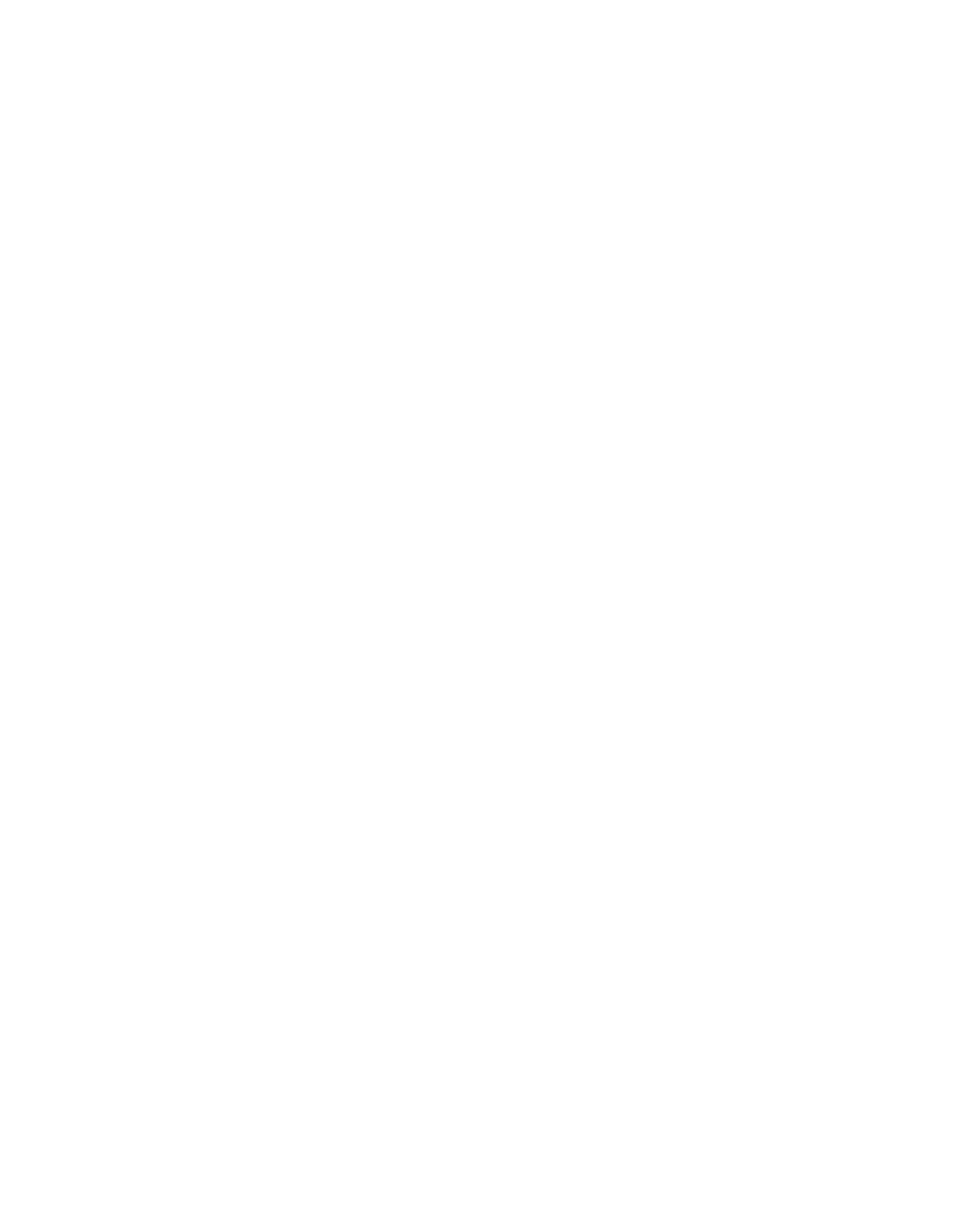# **Table of Contents**

| On-Campus Flyer Distribution & Cleanup  26 |
|--------------------------------------------|
|                                            |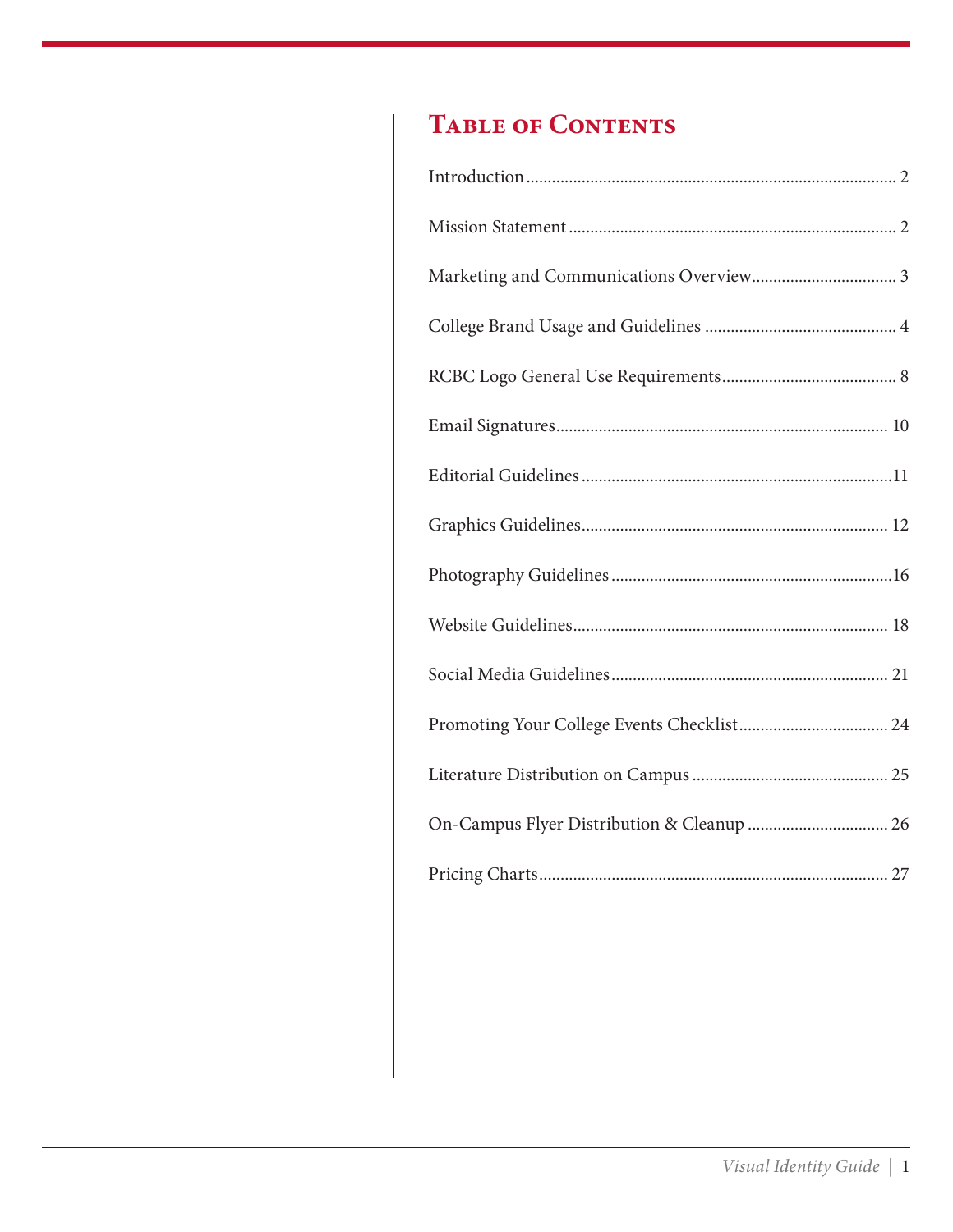# **Introduction**

The Office of Strategic Marketing and Communications works closely with the president and all college departments to direct internal and external college communications and marketing. The office is responsible for the college's branding, website, social media, media relations, emergency notifcation, photography, publications, and RCBC Radio.

With specifc questions or concerns, please contact the Office of Strategic Marketing and Communications at **[marketing@rcbc.edu](mailto:marketing@rcbc.edu)**.

# **MISSION STATEMENT**

Communicate clearly and efectively throughout all media to promote Rowan College at Burlington County and the president's vision, support enrollment growth, and cement our brand as the premier destination for a high-quality afordable education and workforce development in Burlington County and the surrounding region.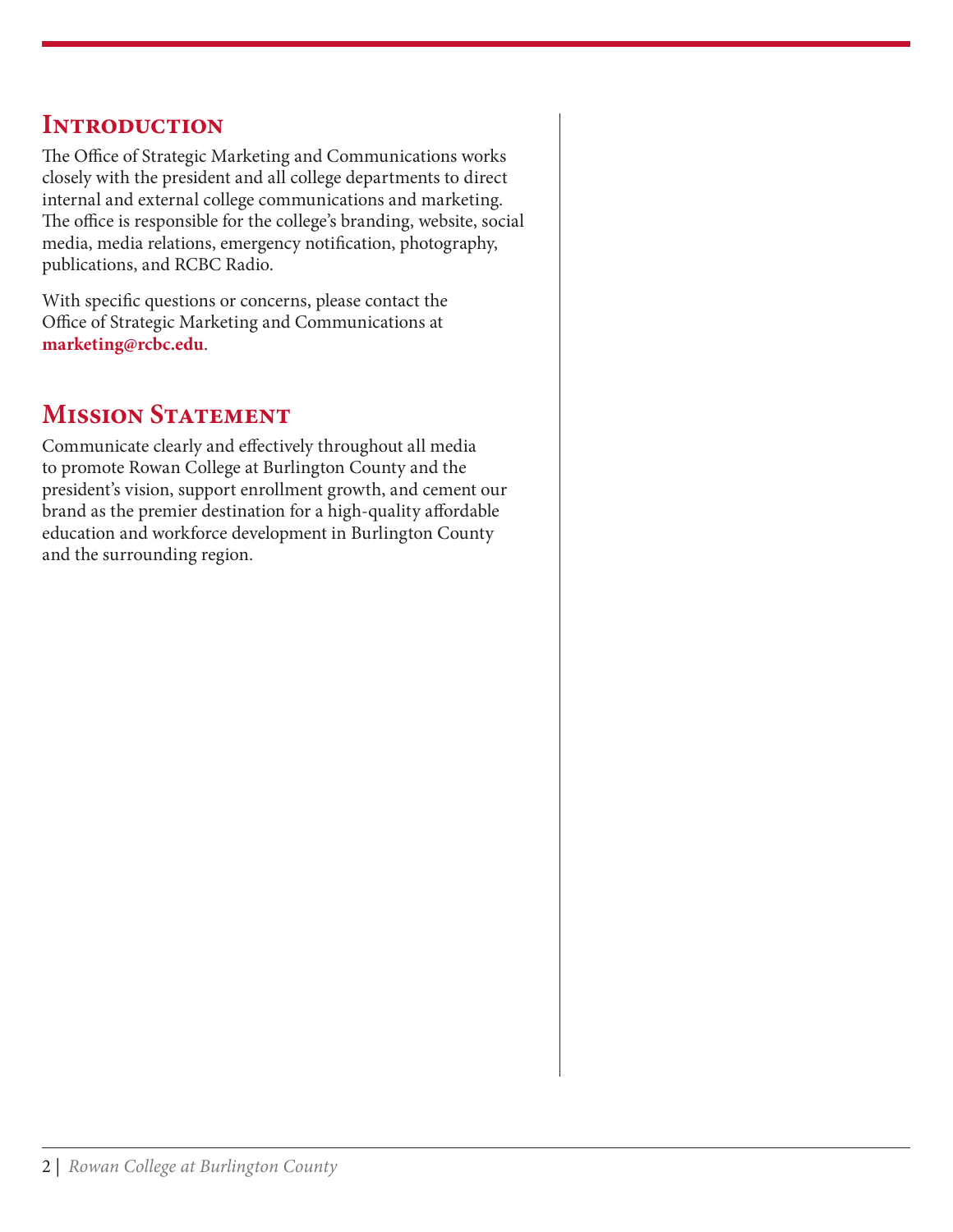#### **Marketing and Communications Overview**

**Marketing** *is a one-way channel to push out accurate, persuasive information.* 

- Advertising
- Websites Internal/External
- Campus TV Monitors
- Promotional Events Calendar
- Publications/Print Material
- Graphic Design
- Photography
- Email Blasts External

**Communications** *creates an emotional engagement and drives information points.* 

- Press Releases
- Media Relations
- Newsletter Internal/External
- Social Media
- Email Blasts Internal
- Emergency Phone Calls
- Emergency Text Messages
- Share with RU Community

**RCBC Radio** *engages audiences and reinforces branded messaging through the online radio.* 

- Promotional Sponsorships
- Public Service Announcements
- Program Announcements
- Event Promotion

While the channels listed above are available they may not be used in every situation. Each promotion is evaluated for the best method. For more information about the Office of Strategic Marketing and Communications, please contact **[marketing@rcbc.edu](mailto:marketing@rcbc.edu)**.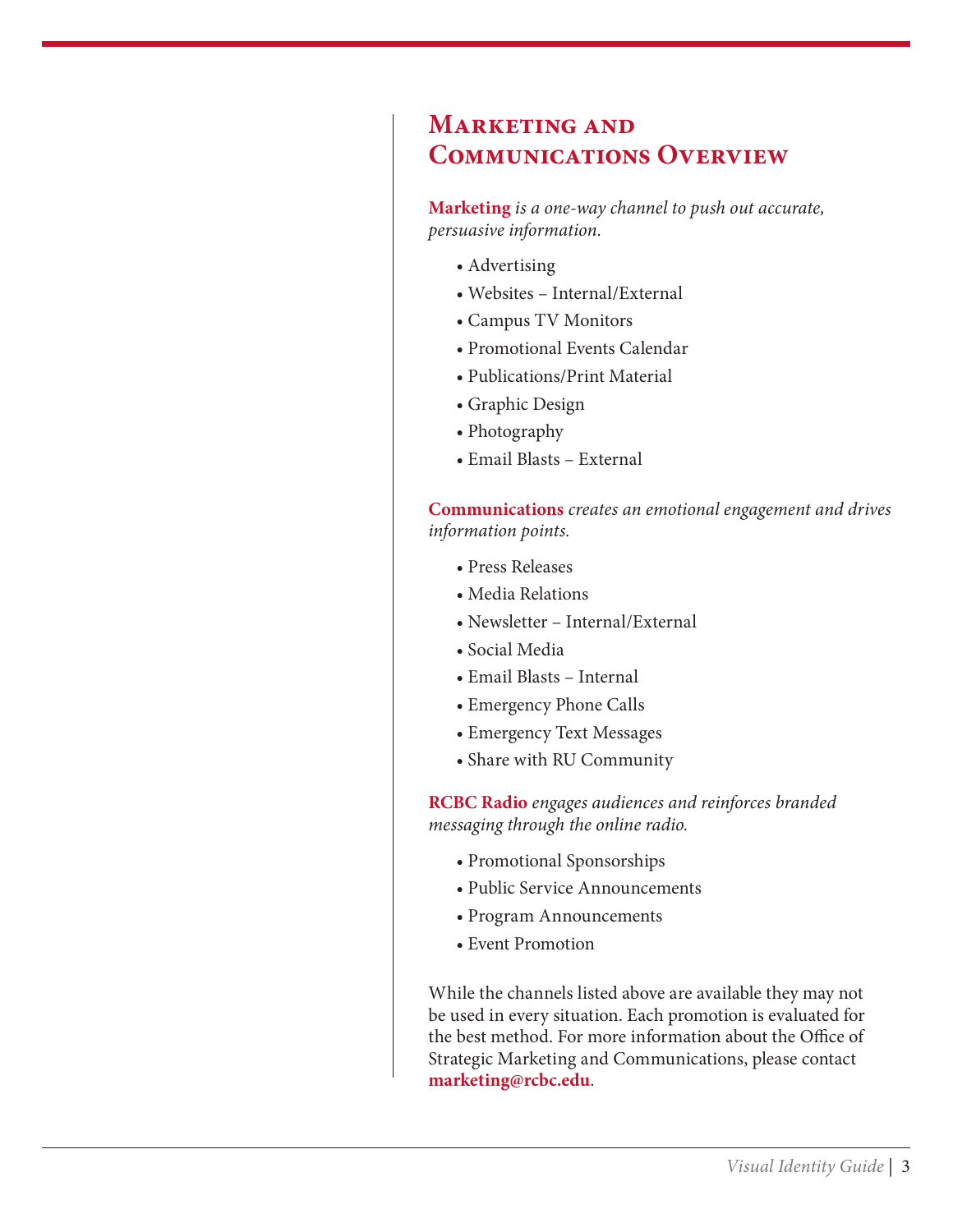# **College Brand Usage and Guidelines**

Rowan College at Burlington County's strong visual identity builds alignment and community loyalty. Correct application of the RCBC logo strengthens the RCBC brand. Use of the RCBC logo and any of the brand's defning elements is restricted to official communications that represent Rowan College at Burlington County.

Please refer to our **RCBC Brand One Page Style Guide** for the proper usage of the main RCBC logo, including color and proper typographic information.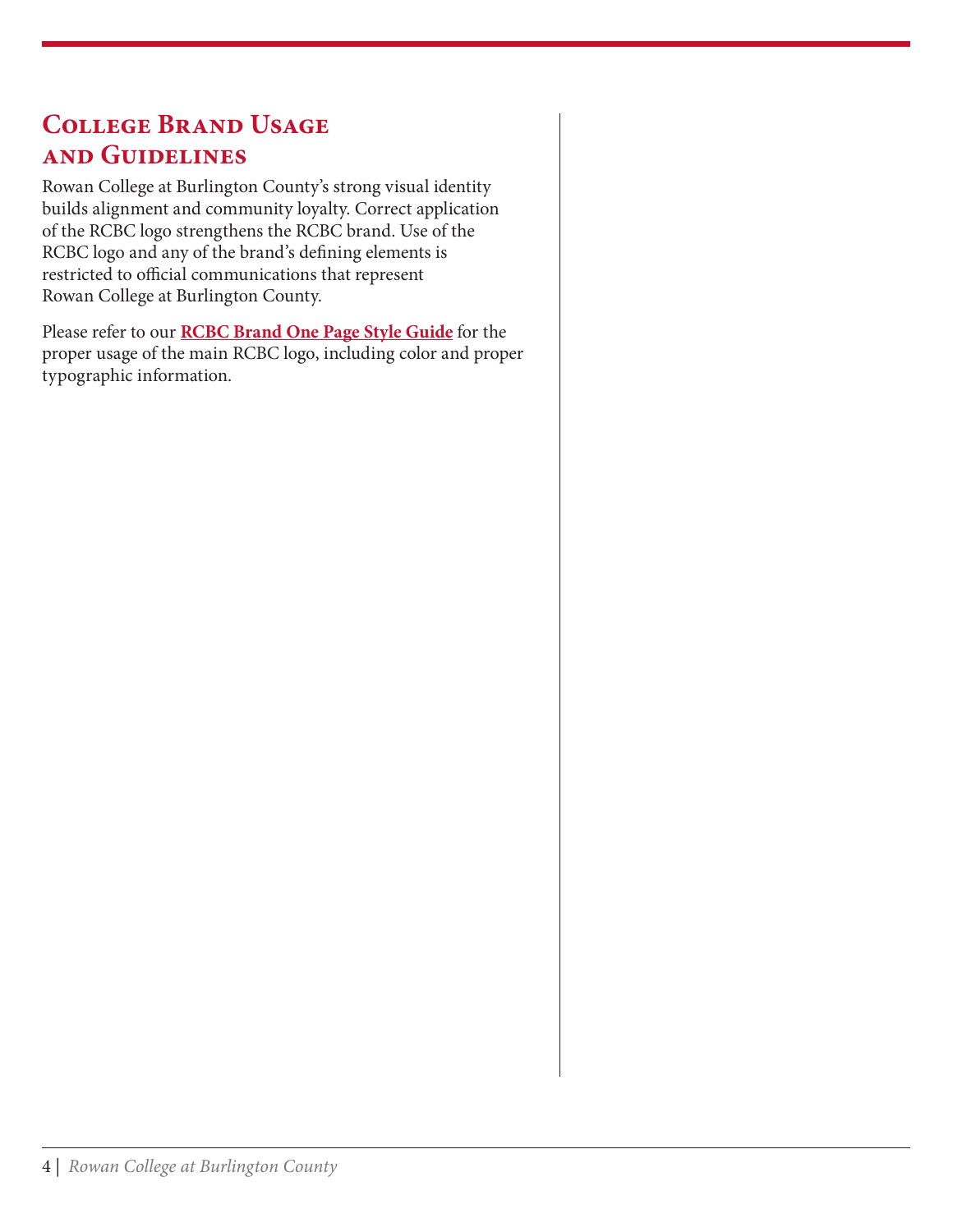





#### **Official Logo:**

The primary college logo is to be used in most instances to visually represent the college. The mobius, a continuous ribbonlike strip that represents education as a lifelong, never ending experience, is encased in a red circle. The college name is displayed to the right of the mobius.

## **College Seal:**

The college seal is used to provide authenticity to official documents (ex: graduation). The shield encompasses the college's opening year, mobius, and the inscription "Scientia, Vertias, Lux" which translates to Knowledge, Truth, Light.

# **Stacked Logo:**

The college's stacked logo may only represent the college in instances where the logo imprint or display size is restricted to a square. The use of the stacked logo is intended to increase font legibility.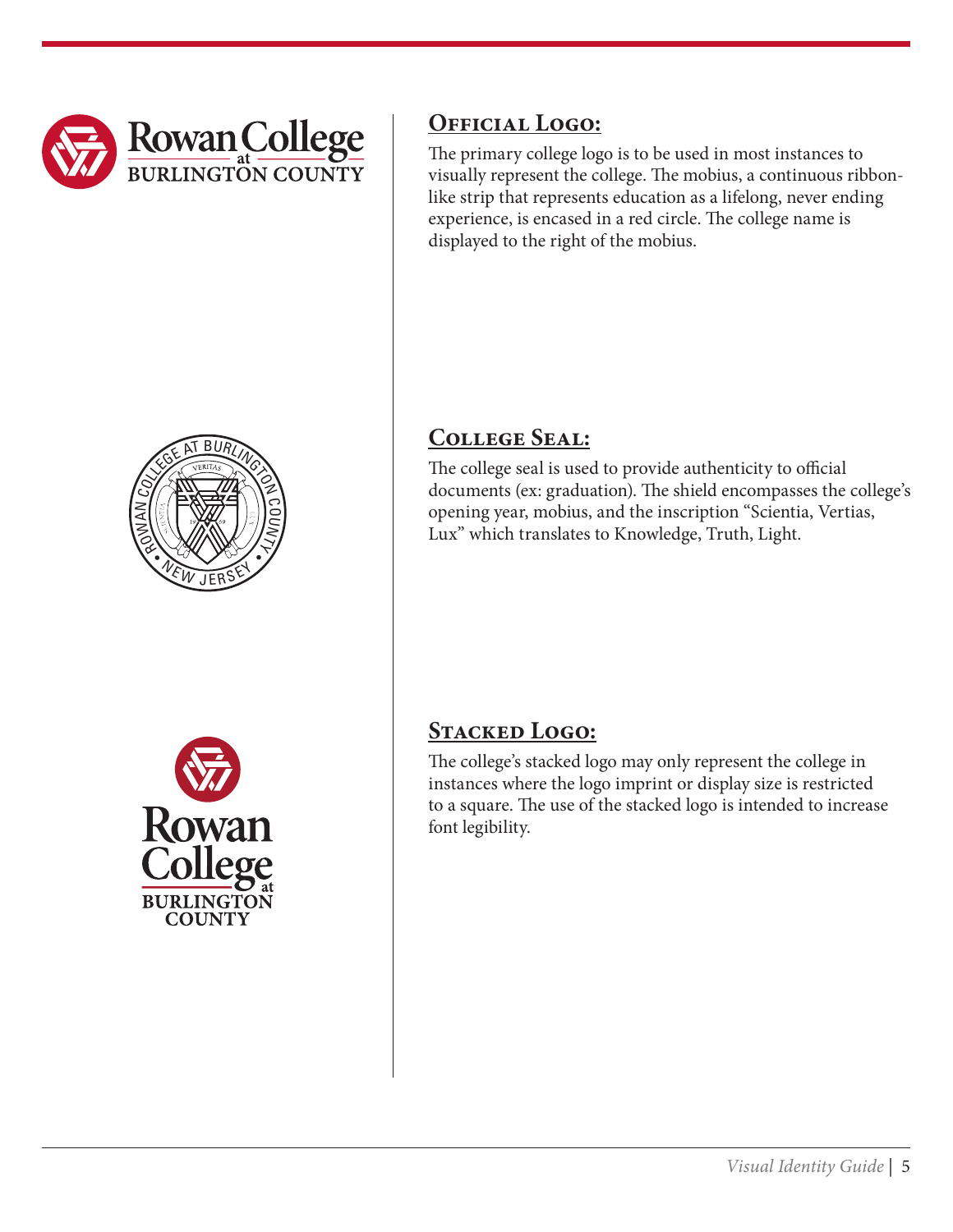# **College Sub-Brands**

#### **Barons Logo:**

The Barons logo is intended to foster college pride and campus unity under the college's mascot. There are two versions of the Barons logo.

The Barons shield shows Barry from the torso up holding his sword and shield with the words RCBC Barons above him.

The Barons B is represented with BARONS, RCBC, B and the head of the college mascot.





#### **RCBC Foundation:**

The RCBC Foundation mark is used to identify the college's tax-exempt 501(c) 3 that raises funds to support student scholarships, college programs that enrich the campus experience and facilities and equipment to facilitate learning. The words Rowan College at Burlington County and Foundation are set in white text on a black background that wrap around a white mobius set in a red circle.

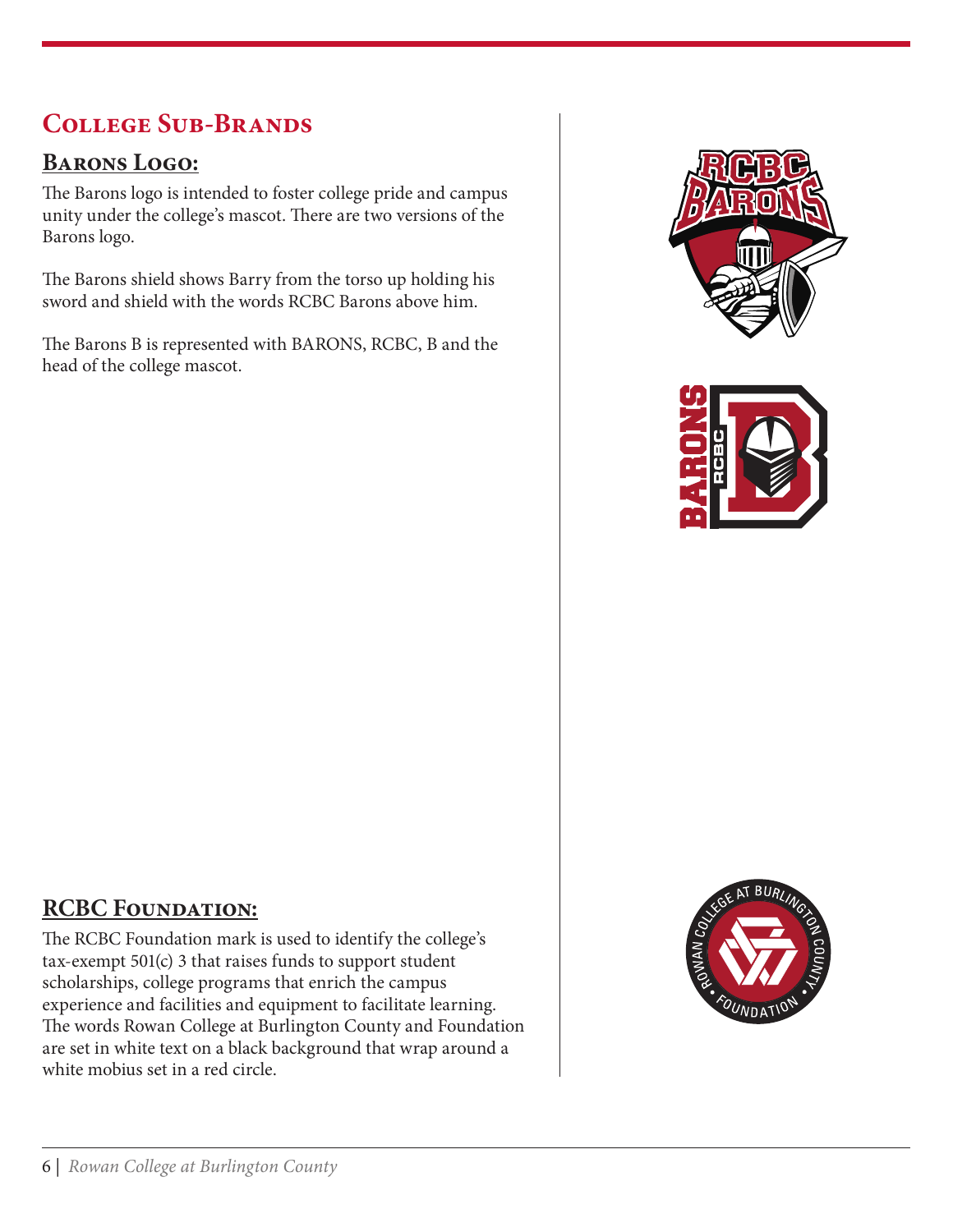





# **RCBC Workforce Development INSTITUTE :**

The RCBC Workforce Development Institute mark visually represents the combined eforts of all of the workforce development resources of the county's various agencies and the college. RCBC and the gear are set in red with a connected black wrench that read Workforce in white with Development Institution stacked below.

This logo is to always be used in conjunction with the college's primary logo.

#### **OFFICE OF STUDENT LIFE (OSL) LOGO:**

The OSL mark is intended to bring distinct brand identity to on-campus events and programs for current students ofered by the Office of Student Life. RCBC Office of hugs the top, left of a gray circle that reads Student L!fe in white and baby blue. A red bar intersects the bottom, right of the circle reading Work. Play. Lead. In white.

#### **Department Specific Logos**

Departments may obtain a department sub-brand logo for use on giveaway and promotional items only. It is important that the department consider the imprint size on the item they are purchasing.

If the department logo cannot ft on the specifc type of giveaway, no variations will be created and the department will need to substitute the official college logo or stacked logo.

*No department logos will be placed on publications.*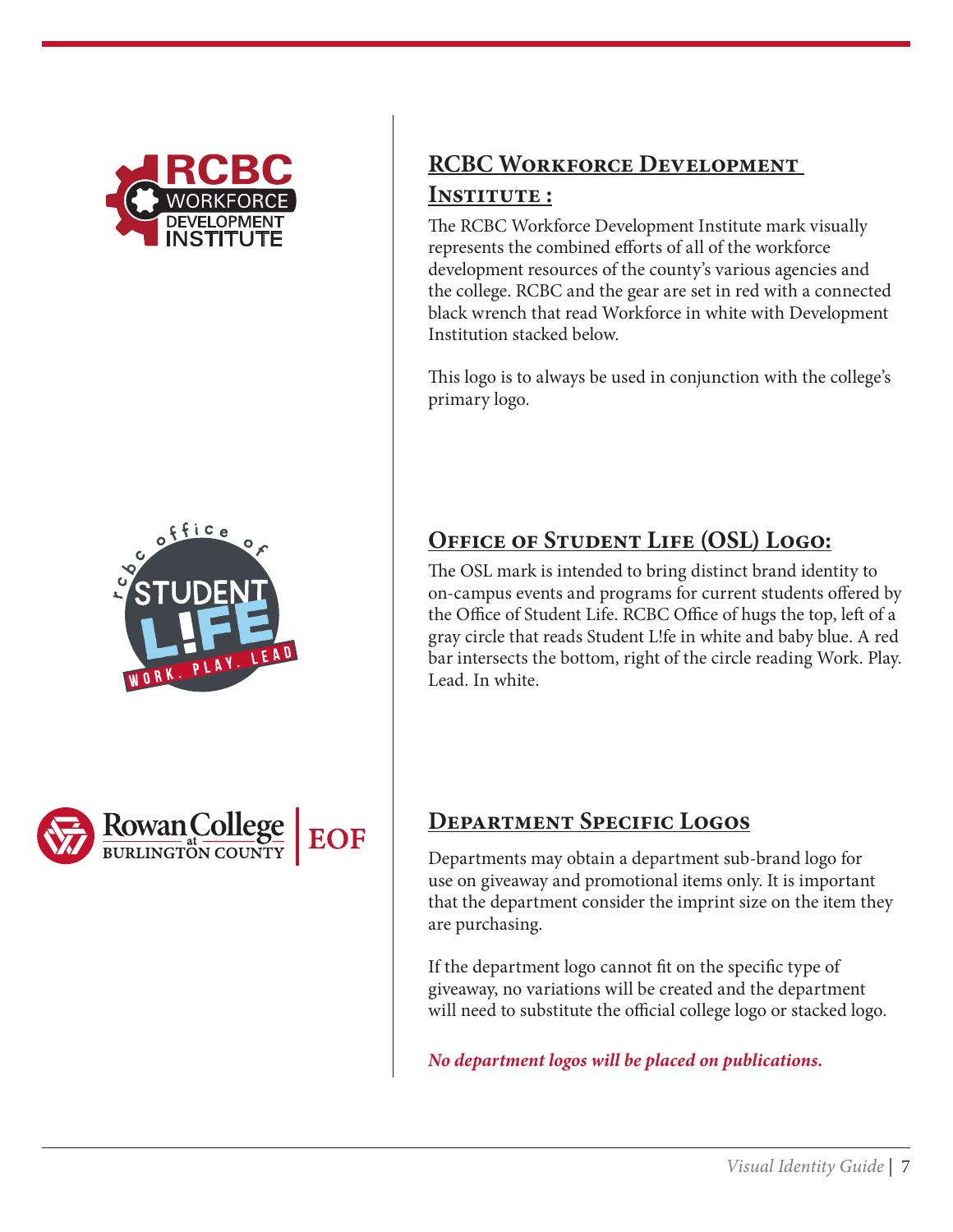# **RCBC Logo General Use Requirements**

In order to create a strong brand at Rowan College at Burlington County, the logo must remain consistent in all internal and external usages. Never alter the logo or present it in a way where the text becomes illegible.

#### **Primary Full-Color Logo**



#### **Primary Black-and-White Logos**



(*Displayed on background color for visibility.*)

#### **Spacing Requirements**

The logo should occupy a clear area. The height of the capital "R" found in the word "Rowan," should ft on all sides of the logo. No other graphic or words should encroach on the logo in this space.



## **Color Usage Palette**

#### **Primary Color Information**



**PANTONE 187**  CMYK: 22, 100, 89, 15 RGB: 171, 22, 43 HEX: AB162B



CMYK: 0, 0, 0, 100 RGB: 31, 35, 32 HEX: 000000

#### **Accent Color**



#### CMYK: 2, 0, 0, 18 RGB: 207, 212, 216

# **Typographic Usage**

The RCBC logo is set in modified Minion and Minion Pro typefaces.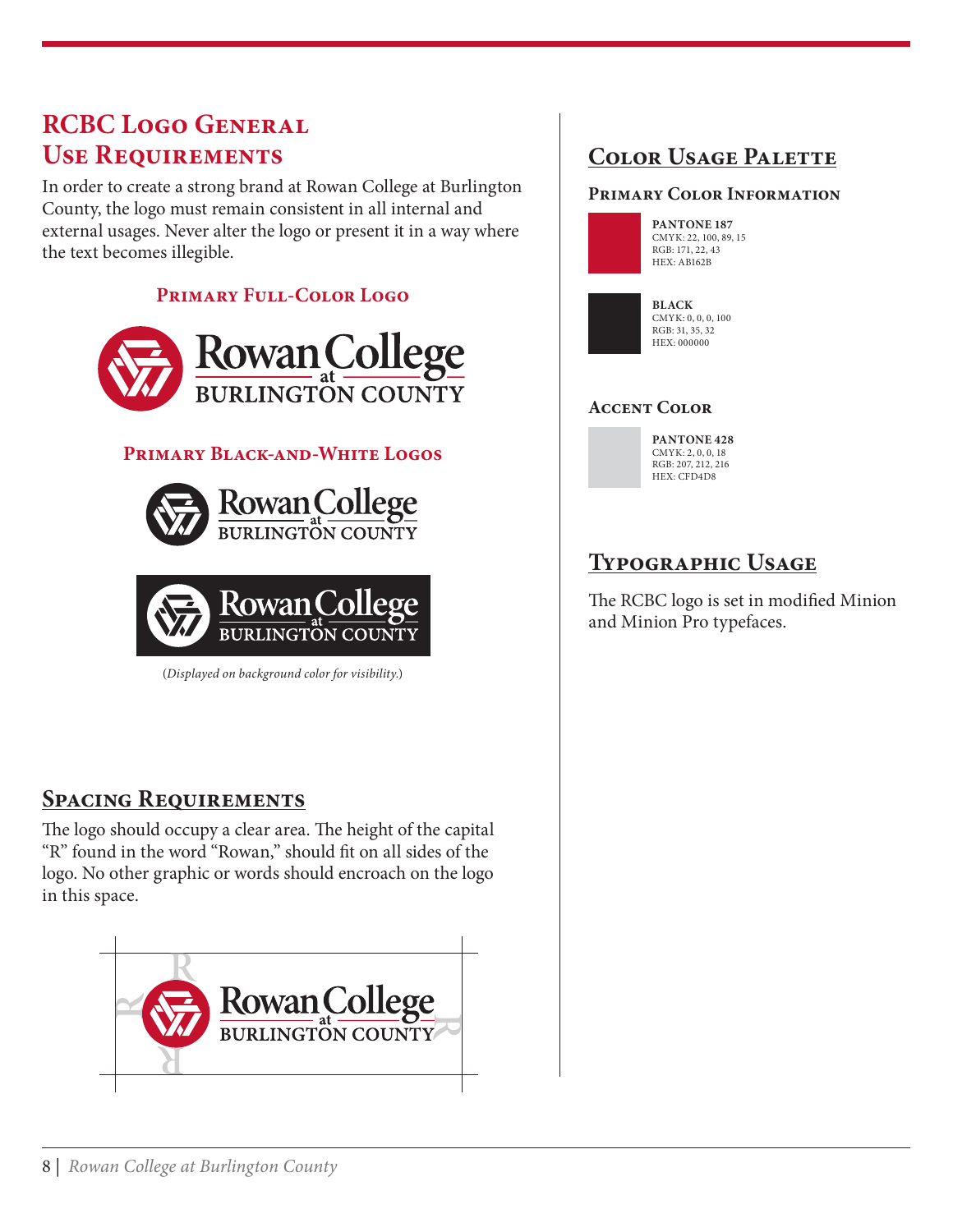#### **Incorrect Logo Usage**





We Can Get You There.

Do not use any Burlington County College logos



Do not enclose the logo within a box



Do not pinch, stretch, or squeeze



Do not change the colors



Do not use the mobius alone.



Do not use drop shadows



Do not combine university and college branding



Do not place logo over busy image backgrounds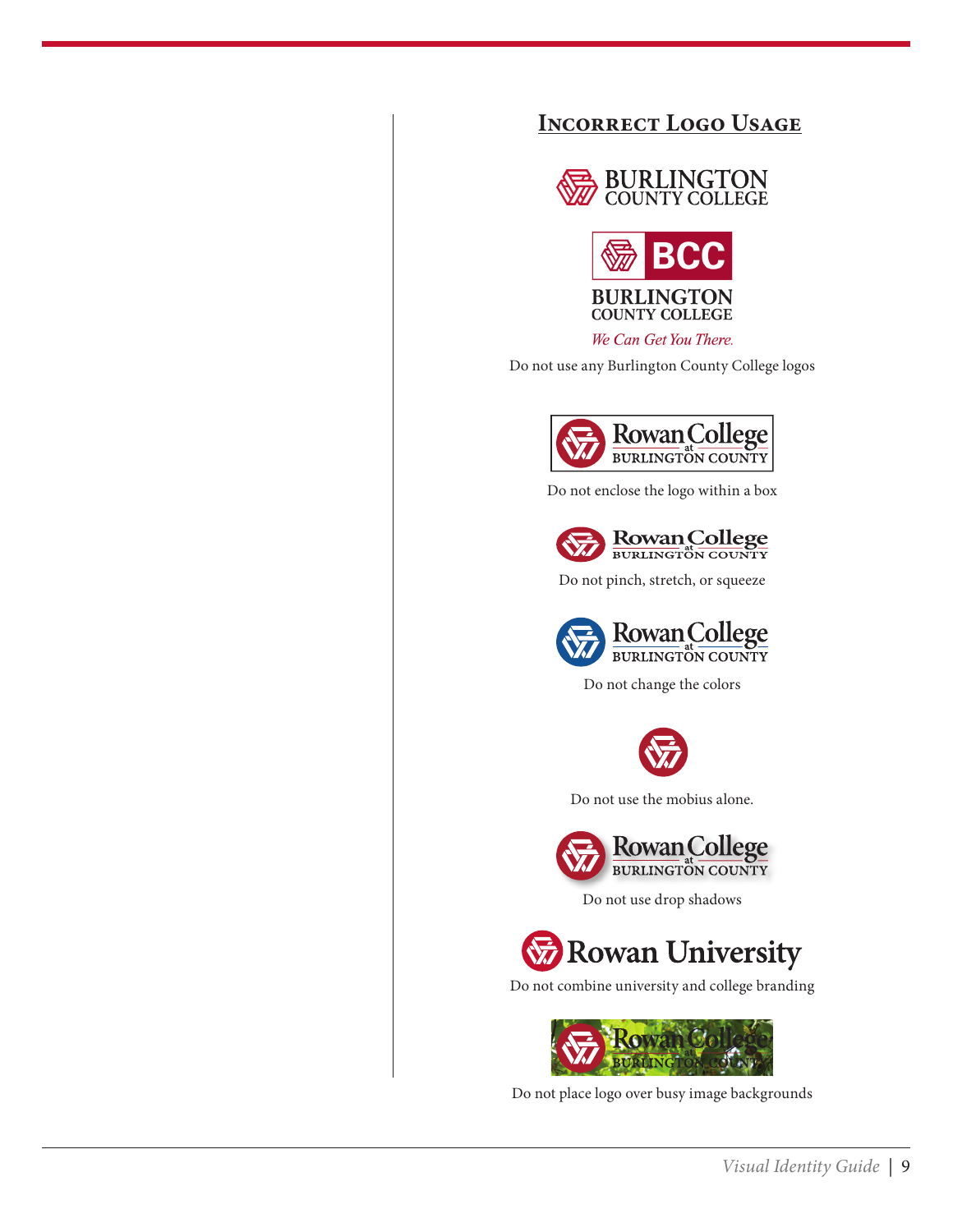# **RCBC Email Signatures**

In an efort to be consistent with email, all RCBC employees are asked to follow the same standardized format for email signatures as outlined below:

- Set your **Name** and **Rowan College at Burlington County** in bold type, single-spaced, fush lef.
- If you would like to indicate your preferred preference, please place them in italics under your title. This option is part of the college's Preferred Name initiative to support students in expressing their identities.
- Set the rest of the type in regular type, single-spaced, flush left.
- Always begin with your full name, title, Rowan College at Burlington County, address, phone, fax, phone number/extension, and your email address.
- Insert a line space between groups of information as shown.

**Note:** Images, aside from the specifcally formatted logo, and personal quotes or idioms should not be used in RCBC email signature as these do not represent Rowan College at Burlington County's strategies, beliefs, and/or opinions.

The logo has been specially formatted for usage with email. Re-sizing it or using it for something other than email will result in unacceptable distortion of the image.

The URL to add the logo to your email signature is available on the RCBC intranet under Enrollment Services, Marketing and Communications Department, and Marketing Resources. To view the Marketing Resources page, please **click here.** 

#### **Example:**

**Firstname Lastname**  Title *Preferred Pronouns: she, her, hers, he, him, his, they, them, their* 

**Rowan College at Burlington County** 900 College Circle Mount Laurel, NJ 08054 Phone: (XXX) XXX-XXXX, ext. XXXX Email: [flastname@rcbc.edu](mailto:flastname@rcbc.edu) Website: [rcbc.edu](https://rcbc.edu)

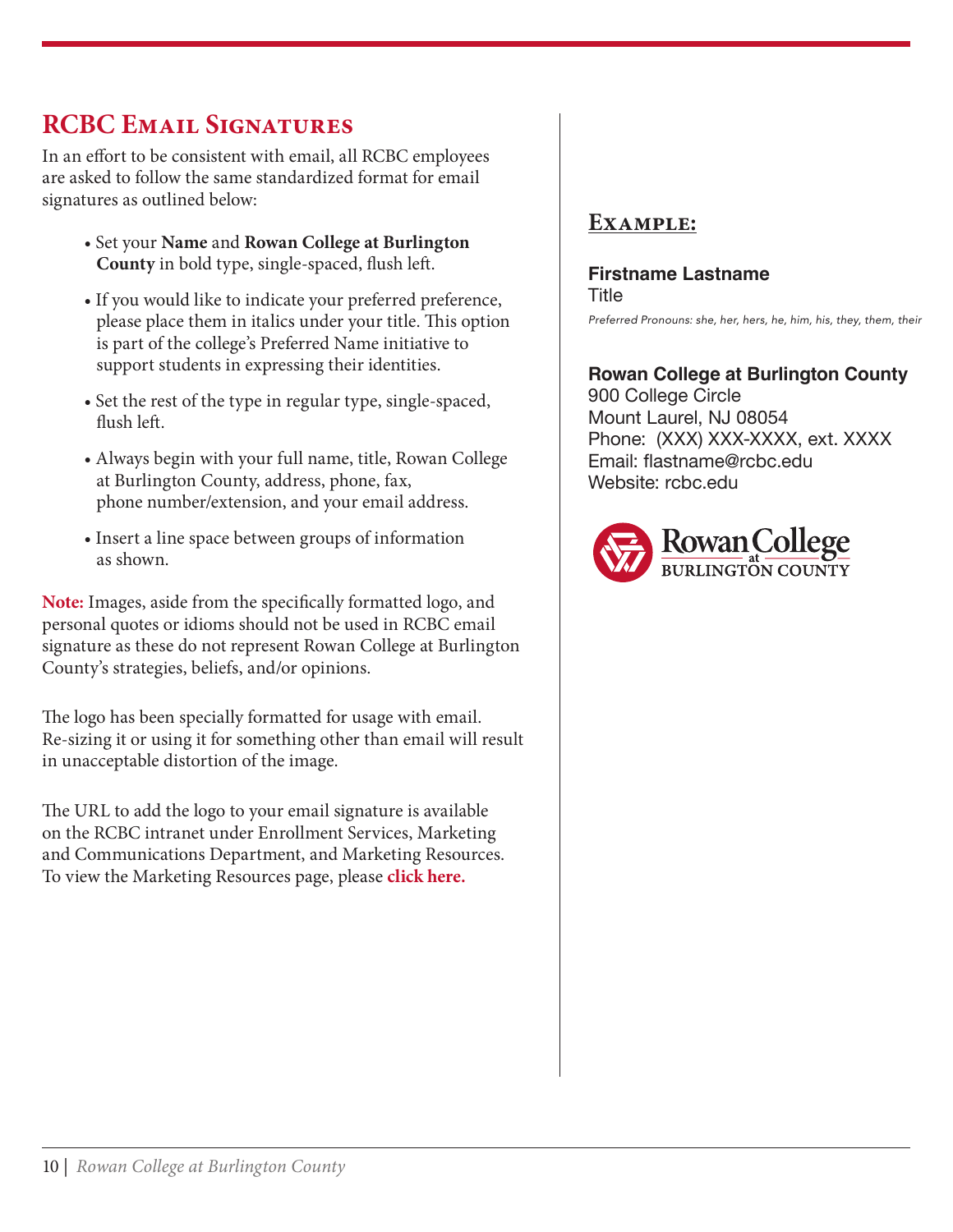#### **RCBC Editorial Guidelines**

In most instances, RCBC follows the AP Stylebook for editorial preferences when preparing marketing materials. If you have a question particular to a specifc RCBC program or event, please contact the Office of Strategic Marketing and Communications at **[marketing@rcbc.edu](mailto:marketing@rcbc.edu)**.

#### **Use of the College's Name**

- Always use "Rowan College at Burlington County"; "RCBC" may be used on second reference.
- When the word "college" is referring specifcally to Rowan College at Burlington County or another university, please lowercase.
- Never partially abbreviate the college's name e.g. Rowan College @ BC

#### **Common RCBC Terms**

• WebAdvisor is the college's secure information database system. The term "WebAdvisor" should always appear as one word, with the "W" and the "A" capitalized.

#### **Academic Degrees**

- Use periods when abbreviating an academic degree.
- Do not follow the abbreviation with the word "degree."
- When referring to degrees in general, use lowercase, but when referring specifcally, use uppercase.
- Capitalize subjects only when referring to a program or degree or when the subject is a language.
- Use an apostrophe when writing bachelor's degree or master's degree.
- Use associate degree. Do not use associate's degree

Please refer to the **RCBC Editorial Guidelines** located on the MyRCBC intranet for a complete list of formatting preferences.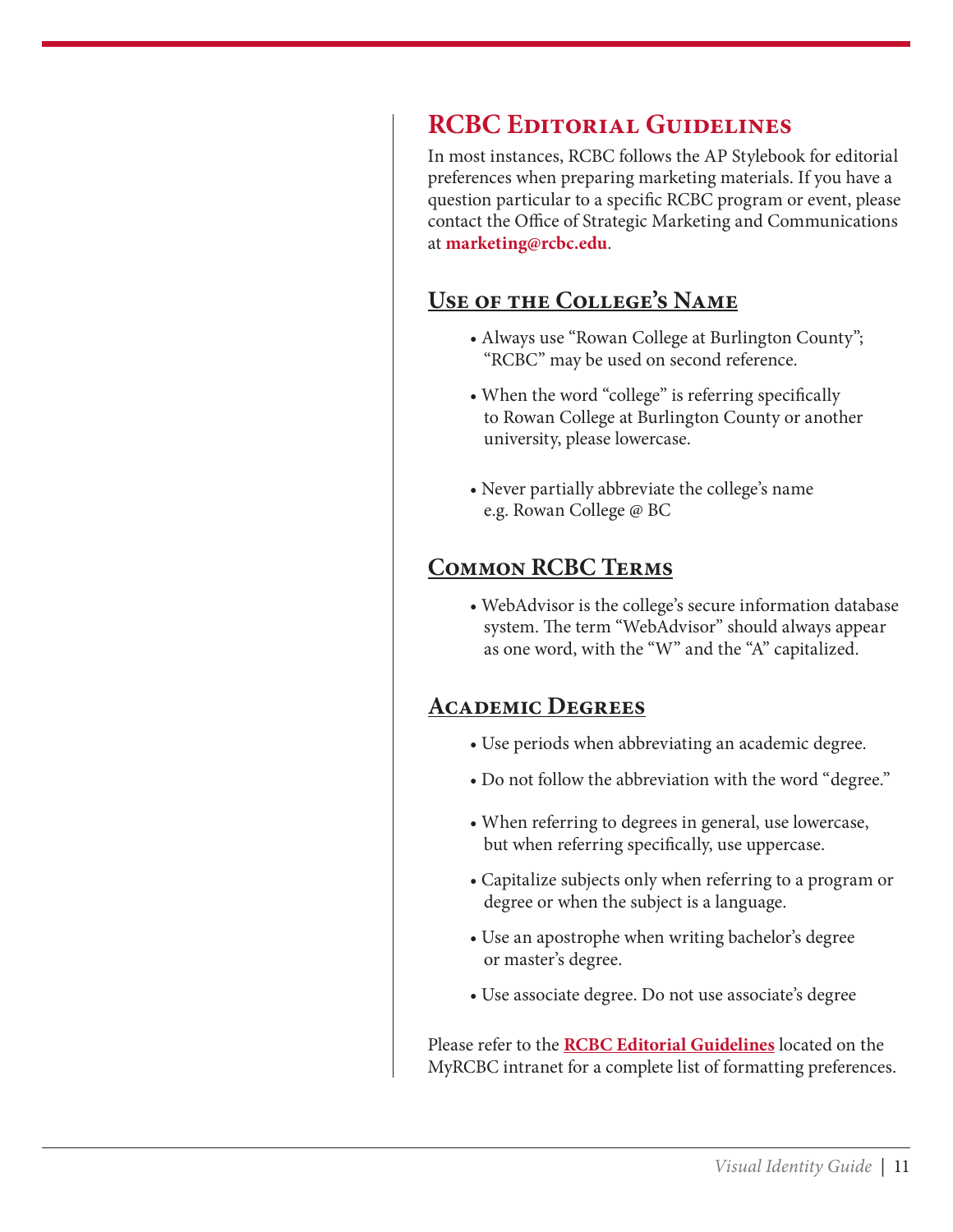# **Graphics Guidelines**

Graphics is a part of the Office of Strategic Marketing and Communications and is responsible for the design and illustration of most college publications and marketing materials.

The department is staffed by three graphic designers, with editing and proof-reading support from the Office of Strategic Marketing and Communications.

To submit a request online, please visit **[rcbc.edu/graphic-request](https://rcbc.edu/graphic-request)**.

- All projects must meet the college's brand standards.
- All copy should be submitted with the job request.
- All copy should be proofread and vetted by the appropriate supervisors.
- Content should appear in the order by which you want it to appear on the printed material.
- Submit only the copy, do not design your project in Word, Publisher, or any other program.
- Any supplied images and graphics that do not originate from Graphics needs to be high quality (300 dpi).
- The college should own the copyright to the images provided or have written consent from the copyright owner.
- Do not submit images found on Google Search or the internet.
- A signed consent form must be sent to Graphics for photography featuring non-RCBC students and minors.
- All revisions must be submitted to the designer in one concise email or document.
- All request must allow for at least two weeks.
- If a request requires more than two rounds of revisions, the job will be moved down in priority and may not meet the requested due date.
- Any delays in the project will result in an adjustment to the fnal print date.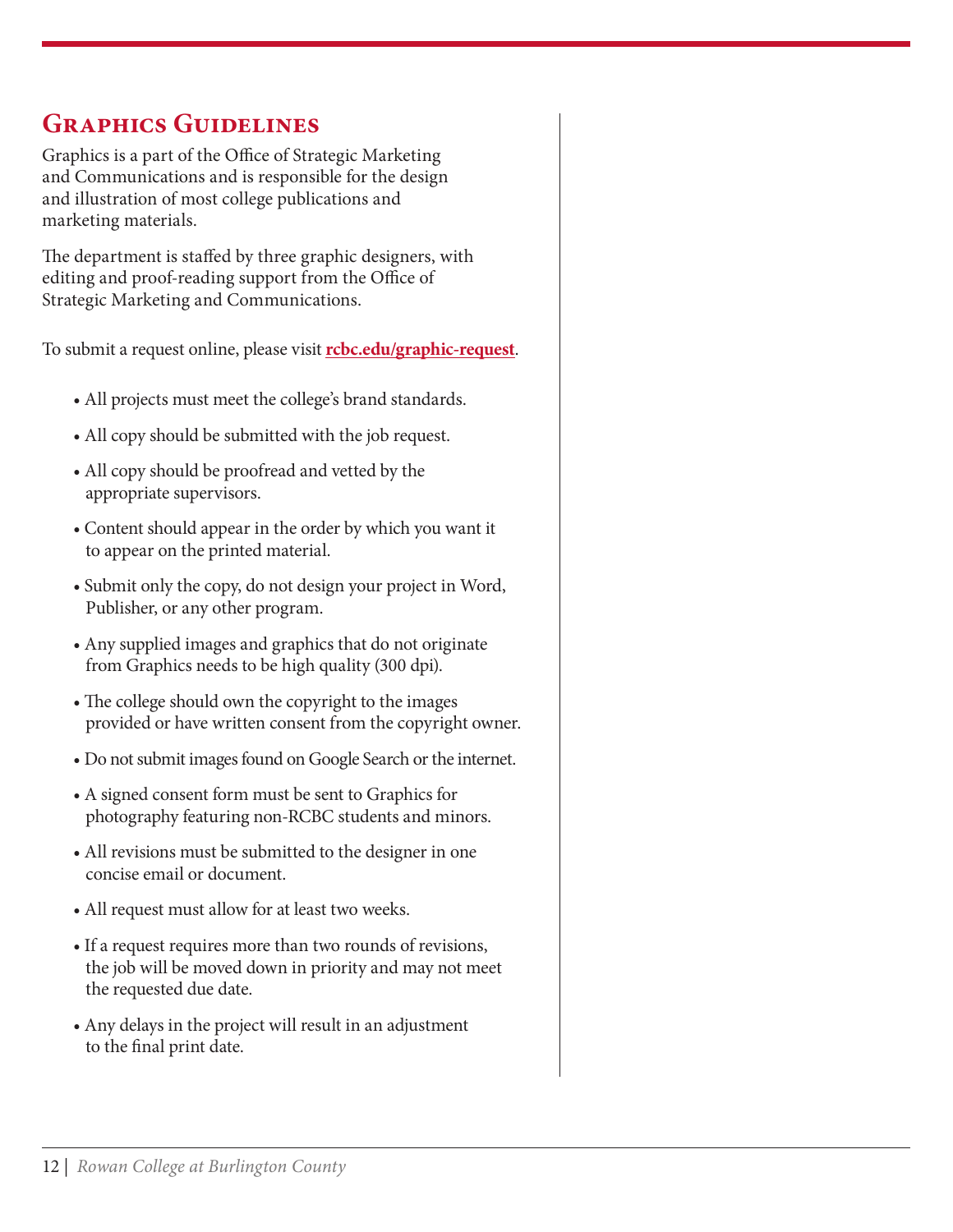#### **Sponsorship Ads**

If you purchase an ad or are given an ad in-trade, please contact the Office of Strategic Marketing and Communications so the creation of the ad is in line with other marketing initiatives. Like any other Graphics Requests, the designers will need a reasonable amount of time to create the ad.

#### **Print Shop**

Afer the fnal design is approved, the publication fles will be sent to the college Print Shop. Any updates on the status of your request can be directed to the Print Shop staf.

#### **Planning**

Two weeks are required for the average graphics request job; longer when the workload dictates. Some jobs take considerably longer. Projects such as brochures and booklets are examples of jobs that may take longer than the standard two weeks.

For these projects, contact the Office of Strategic Marketing and Communications in advance to help with the early planning process. We will assist in making determinations before a request is submitted. The Print Shop can provide a quote for your project upon request.

#### **Some things to consider:**

- What are you promoting?
- What is the overall communication strategy for this piece?
- What is the primary goal?
- Who is your target audience?
- What is the key message to be communicated?

*Graphics can help lead with determining design, branding, format, use of art and photography, stock, and ink.*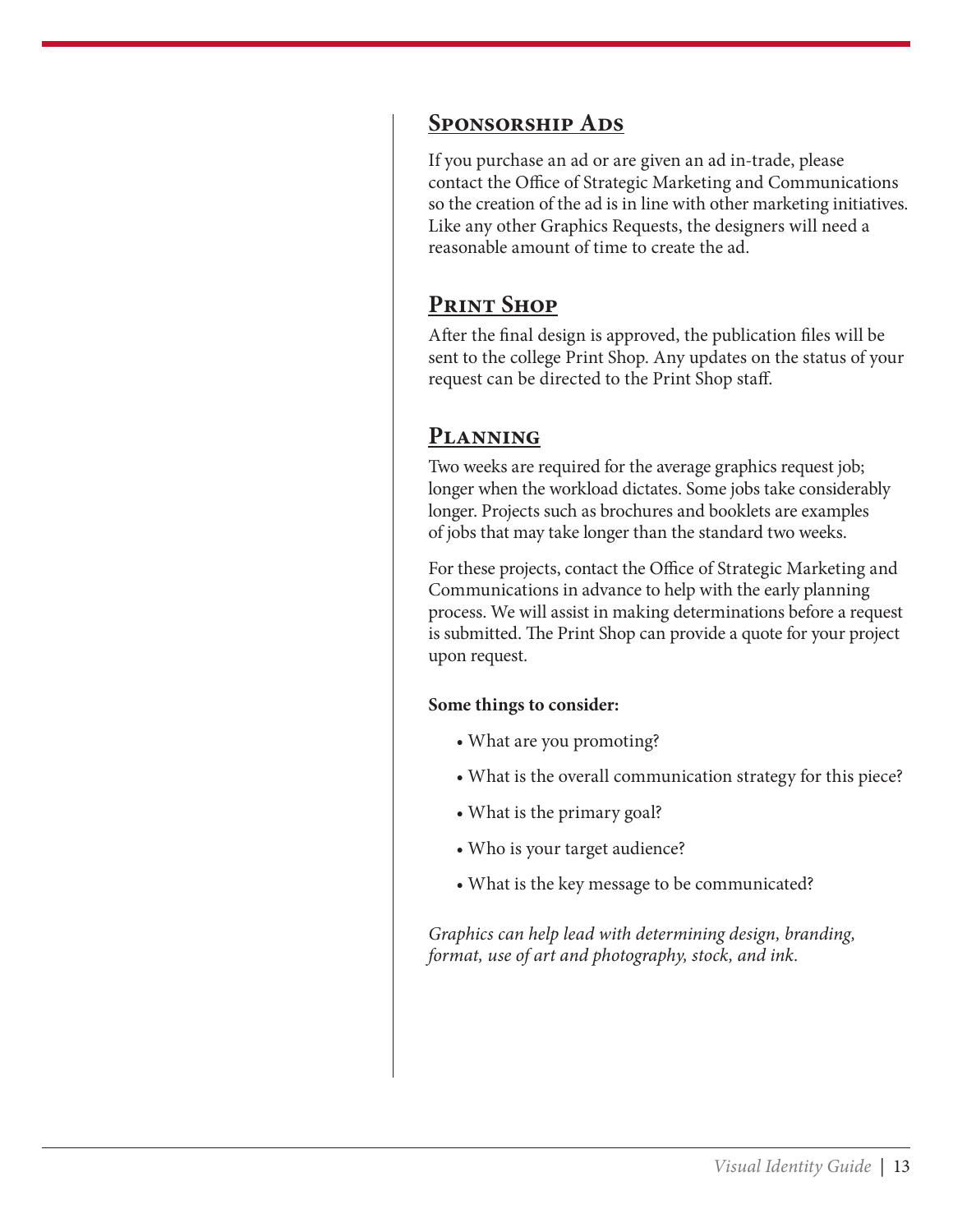#### **Production Schedule Deadlines**

Production schedules for major publications will include a series of deadlines for submitting text, proof-reading, review, etc. If these dates are not kept, the Office of Strategic Marketing and Communications cannot guarantee projects will be completed on time. If copy is submitted late, or another deadline is missed, the fnal due date will be rescheduled accordingly to current workload and priorities.

# **Submitting Copy**

Copy should be submitted electronically and attached to your online request. Proofread your text! Ensure your text is accurate and complete prior to submission. We will not be held responsible for any typographical errors on your submitted copy. We only accept Word documents as text (no Publisher fles).

# **Submitting Original Artwork**

Graphics will gladly work with original artwork you supply for your project (i.e. illustrations, photographs, etc.), either by scanning it in or by recreating it. We cannot use artwork or logos pulled from the web. The quality is too poor for printing production, and there may be copyright issues as well. We subscribe to several clip art services and can usually locate a graphic that will suit your project.

# **Revising Existing Publications**

If you are submitting an existing publication for minor revision, simply mark revisions on a copy of the current publication. You do not need to resubmit the text electronically. If revisions are extensive, but most of the current text is to be retained, submit the copy with your request and *clearly* indicate where it is to be inserted on the current publication. Do not submit a corrected fle of the entire publication, simply create a separate fle of just the revisions and submit it with the marked copy of the publication.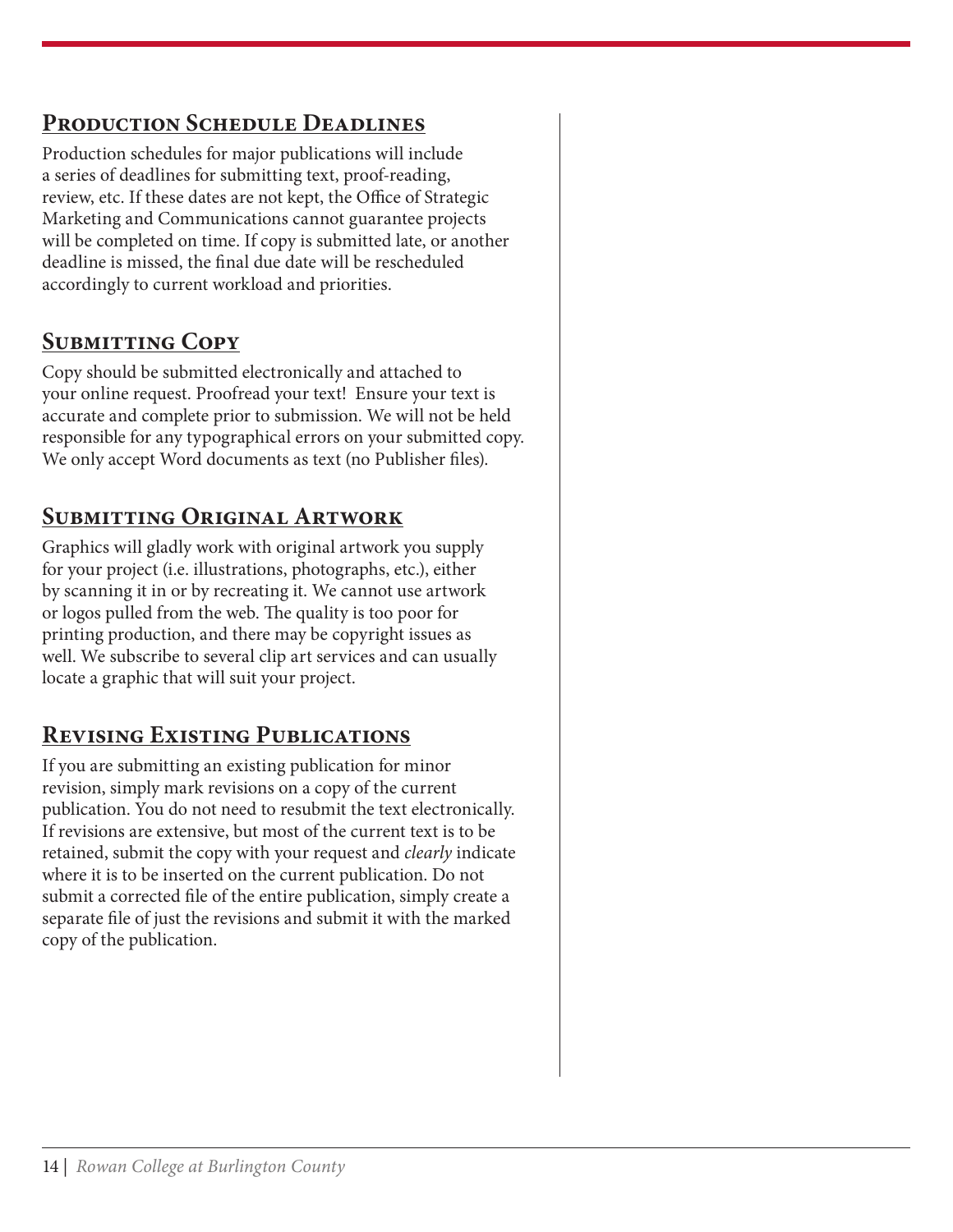#### **Reprints**

Please do not go directly to the Print Shop for reprints. Graphics maintains fles of original publications; therefore, when reprints are needed, please submit a Graphics Request Form and mark the project type as a Reprint (Without Changes).

#### **Business Cards, Letterhead, and Envelopes**

All official college collateral has standard brand templates. To request these items for your office, be sure to supply the appropriate office information in your Graphics Request.

Digital versions of official RCBC letterhead are available on the MyRCBC intranet.

*Please note: the aforementioned materials have been carefully designed in an efort to reinforce, support and maintain the brand identity of Rowan College at Burlington County. For this reason, departments can only approve the content which was provided and cannot request changes to the overall design or layout.* 

#### **Doing It Yourself**

Rowan College at Burlington County publications are **ONLY** produced by the Office of Strategic Marketing and Communications. These publications are targeted for a college-wide or public audience and as a result editorial and design consistencies must be maintained. We highly discourage "do it yourself" projects; however, anything created outside of the Office of Strategic Marketing and Communications Department **must be** reviewed by the Office of Strategic Marketing and Communications **before** it is submitted to print to ensure it maintains brand and editorial standards.

The Office of Strategic Marketing and Communications can supply the official college logo for your publications, but the use of the logo must adhere to our brand standards.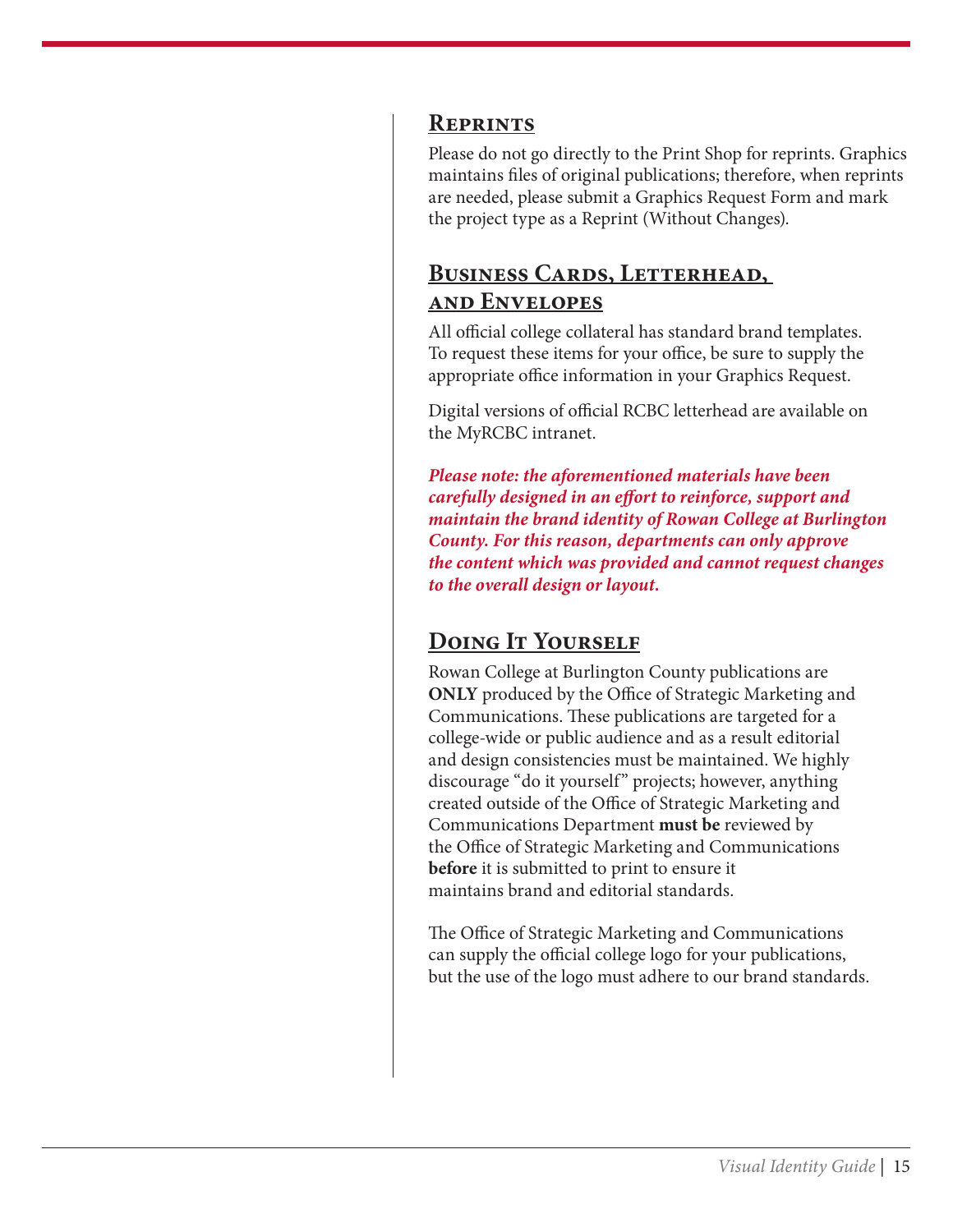# **Photography Guidelines**

The Office of Strategic Marketing and Communications is the college's primary resource for photography for publications, social media, and the RCBC website. Departments are encouraged to make an appointment to review the college's collection of photography archives. If a department takes their own photographs, steps must be made to ensure Graphics has a copy of all copyright releases and consent waivers.

If there are no consent/release forms available, the image may not be used in or on any RCBC publication, social media site, or website.

To submit a request online, please visit **[rcbc.edu/graphic-request](https://rcbc.edu/graphic-request)**.

#### **Photography Guidelines**

- All requests must be made 2 weeks in advance of the event.
- A separate form must be completed for each event.
- There is no charge for photography request.
- All photography requests are limited to one hour.
- If a photographer is required for more than one hour, written justification must be submitted to the Office of Strategic Marketing and Communications specifying the additional time, why the additional time is needed, what the photos are being used for and how they related to the college's strategic plan.
- The Office of Strategic Marketing and Communications will make the fnal determination and approval on all photography requests based on news worthiness, college mission and available resources.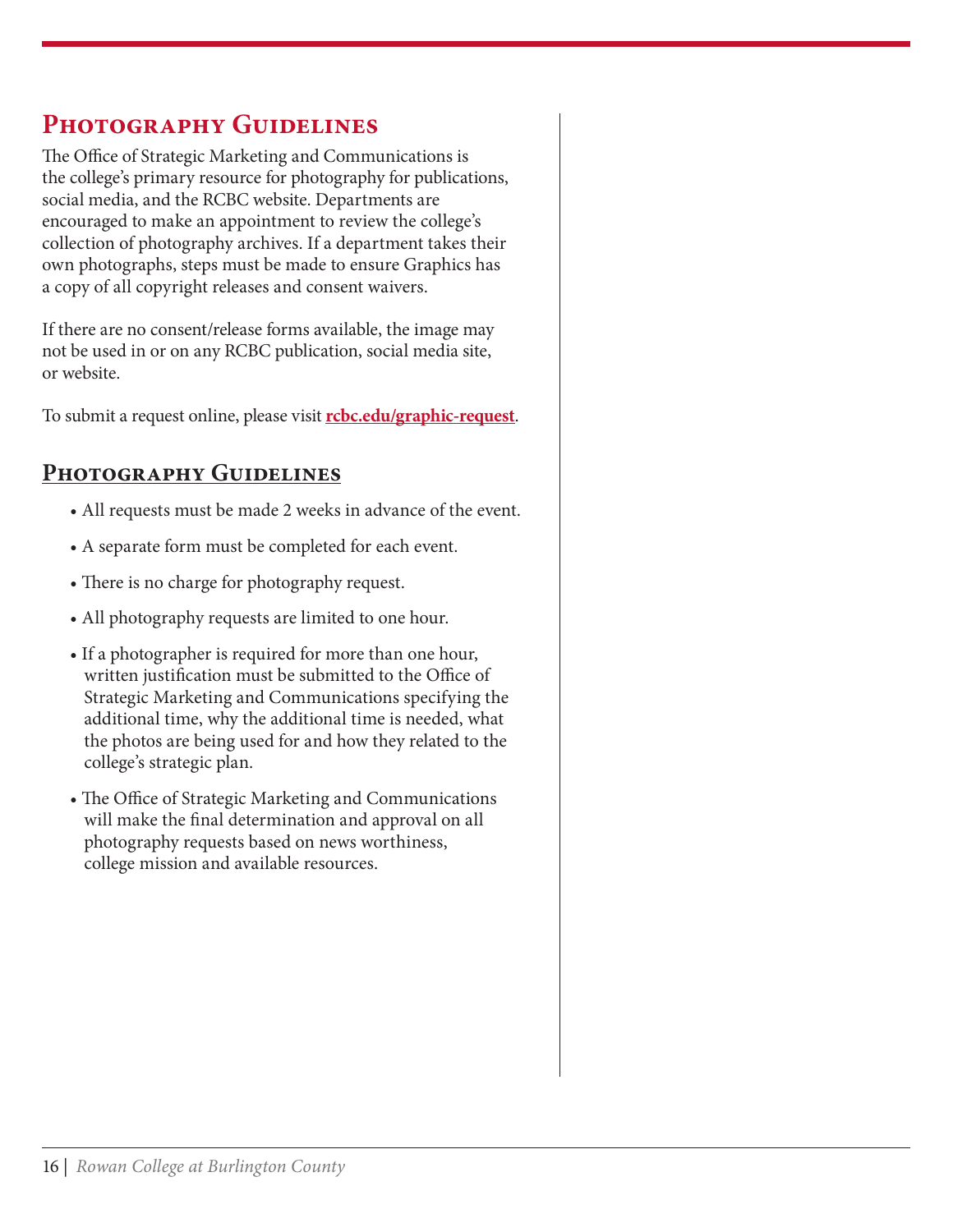#### **On-campus photography**

Rowan College at Burlington County is a vibrant campus community whose students, faculty and staf, and facilities lend themselves to photography that captures the college's spirit to showcase to the community.

As an open campus, the Office of Strategic Marketing and Communications will document campus life with images that may be used in several promotional media such as print, web, social media, newspapers, magazines, etc.

Students and community members who see a photographer nearby and do not wish to have their picture taken, should just mention it to the photographer. If you have further questions, you may email [marketing@rcbc.edu.](mailto:marketing@rcbc.edu)

#### **Photography Prints**

Graphics does not provide photo prints automatically; a separate graphics request must be submitted. A CD or DVD can also be made upon request. Contact sheets can be reviewed in the Graphics Department and you can provide a list of selected photos for a digital CD copy.

#### **Consent and General Release**

A Consent and General Release Form gives the college permission to use a photograph. This form must be completed for all minors under the age of 18, expressing consent from their parents, and by anyone who is not an RCBC student or employee. The release is required even if you are taking your own photos. No photographs of minors can be published without a signed release from their parent or guardian.

This form can be obtained from the MyRCBC intranet, under Forms and Graphics. A signed copy must be kept by the Office of Strategic Marketing and Communications.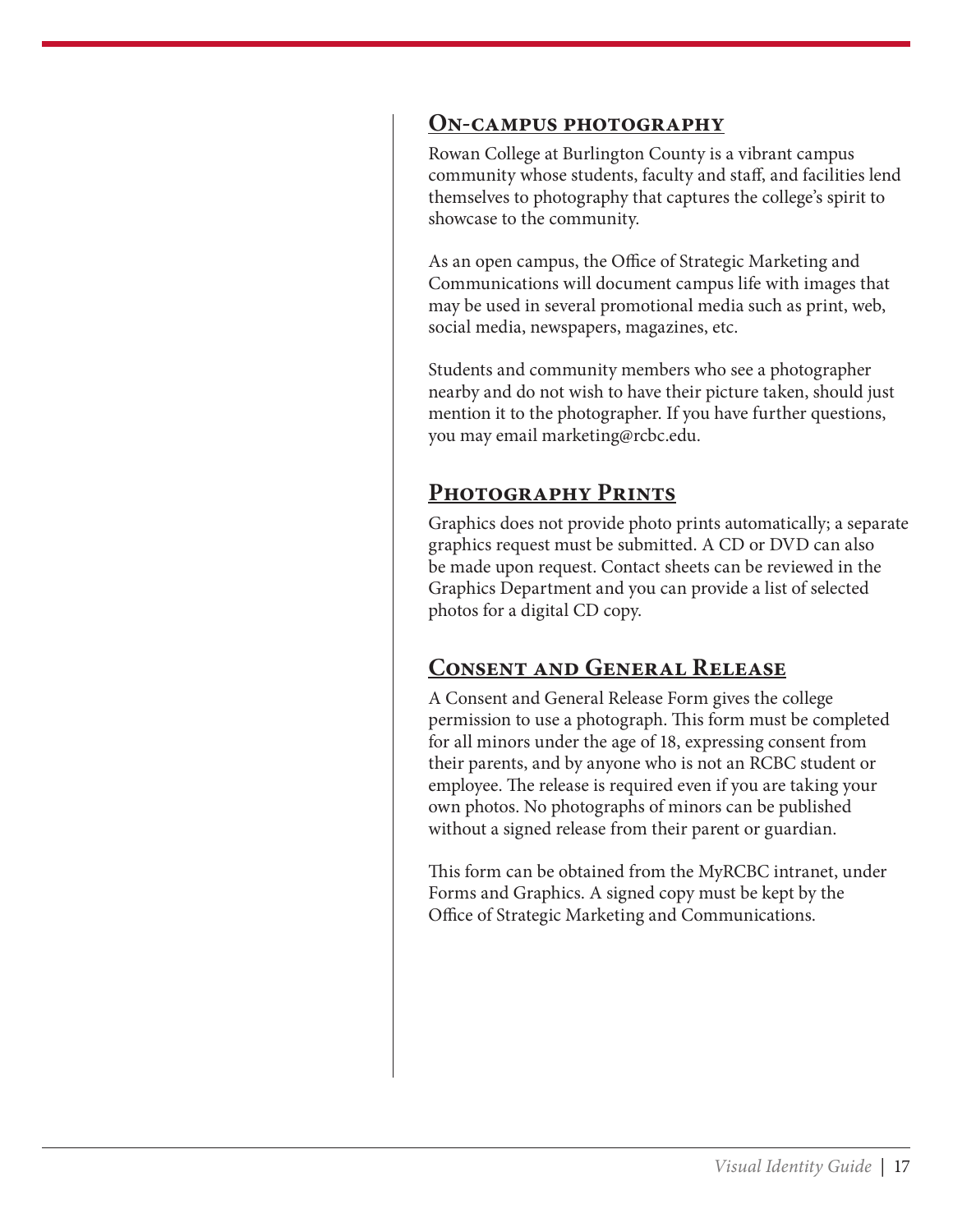# **Website Guidelines**

- Every section of the Rowan College at Burlington County website is assigned a department content owner.
- Each content owner is responsible for the upkeep and general maintenance of their web content.
- Out-of-date material must be removed immediately upon expiration.
	- o Website event calendars are excluded from this rule for historical purposes.
- All website content must be reviewed by the Office of Strategic Marketing and Communications in order to ensure that it aligns with college communication objectives prior to being updated.
- All images being used on the RCBC website must be approved by the Office of Strategic Marketing and Communications.
- No "under construction" or "coming soon" pages can be published in lieu of completed material.

#### **Promotional Calendar**

The promotional calendar is used to track and ensure all events are properly shared on the college website(s) and through social media.

Please fll out the Promotional Calendar Event Form to submit your events to be added to this calendar. It is the responsibility of each department to notify the Office of Strategic Marketing and Communications of their events, in order for it to be shared online.

To submit an event to the promotional calendar, please fll out this form by **clicking here.** 

*Please note: Submitting your events for the promotional calendar does not reserve those rooms. Please contact*  The Office of Logistics or submit a request through R25 *to reserve RCBC rooms and locations for your events.*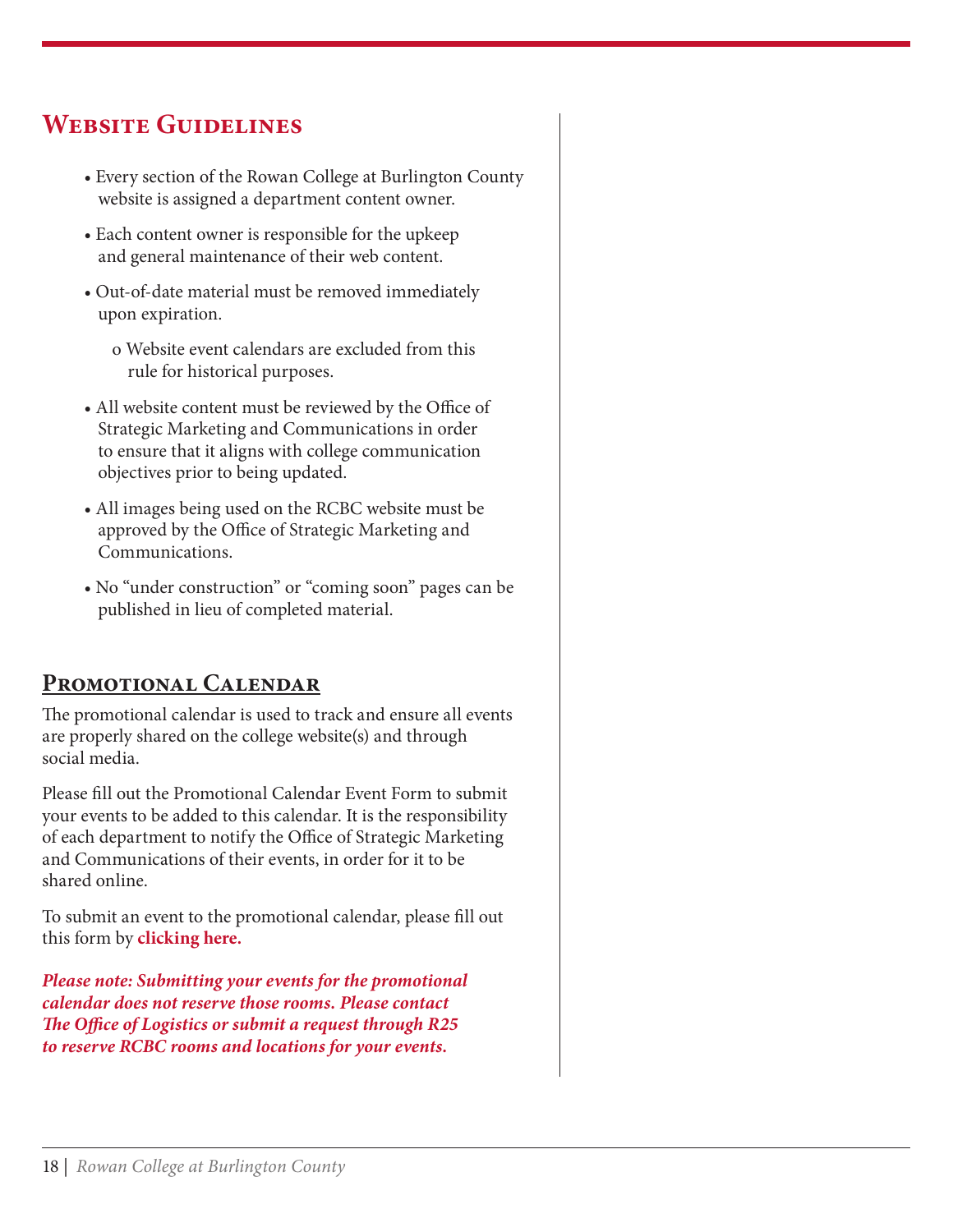#### **Homepage Features**

Some important student messages or notices may be placed on the front page of the website for a short period of time in either the news section or the rotating banner. All requests must be sent via email to the Office of Strategic Marketing and Communications at least one full week before the notice is to be placed on the website. All related information must be in the request including any links needed or supporting documents.

The Office of Strategic Marketing and Communications reserves the rights to edit any message and will have the fnal approval on what messages get placed on the website. A submitted request does not guarantee your content will be featured on the homepage.

All other website updates and content for the website is approved through the Office of Strategic Marketing and Communications.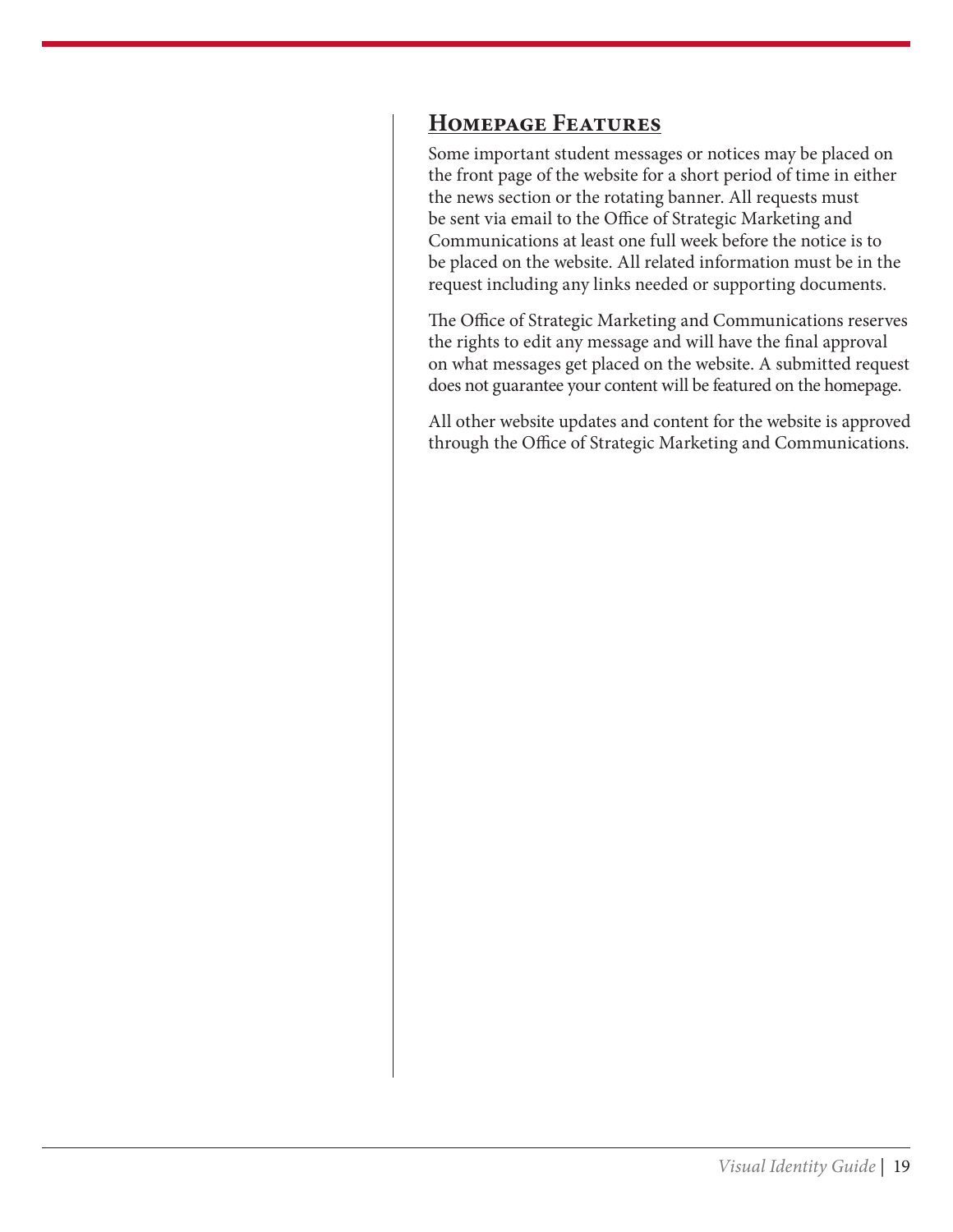# **RCBC Faculty Google Sites**

RCBC Faculty, full-time and adjuncts, may maintain an online presence that relates directly to the classroom. These sites will be built in a Google page builder platform using an RCBC approved template. Any Faculty member that opts-in to using Google Sites will be 100% responsible for the implementation and maintenance of these sites.

Faculty sites must also adhere to the following guidelines:

- Content must relate to the classroom and be academic in nature
- Content must adhere to any RCBC Board of Trustees approved college policy
- Content must be kept up-to-date each semester
- Any images or content used must have the appropriate copyright permissions and cannot be taken from online web/image searches
- All sites must use the pre-approved design template

The Office of Strategic Marketing and Communications and the Office of Information Technology reserves the right to take down any faculty Google site that does not comply with these guidelines.

To opt-in to an RCBC Faculty Google Site, please fll out this form by **clicking here.**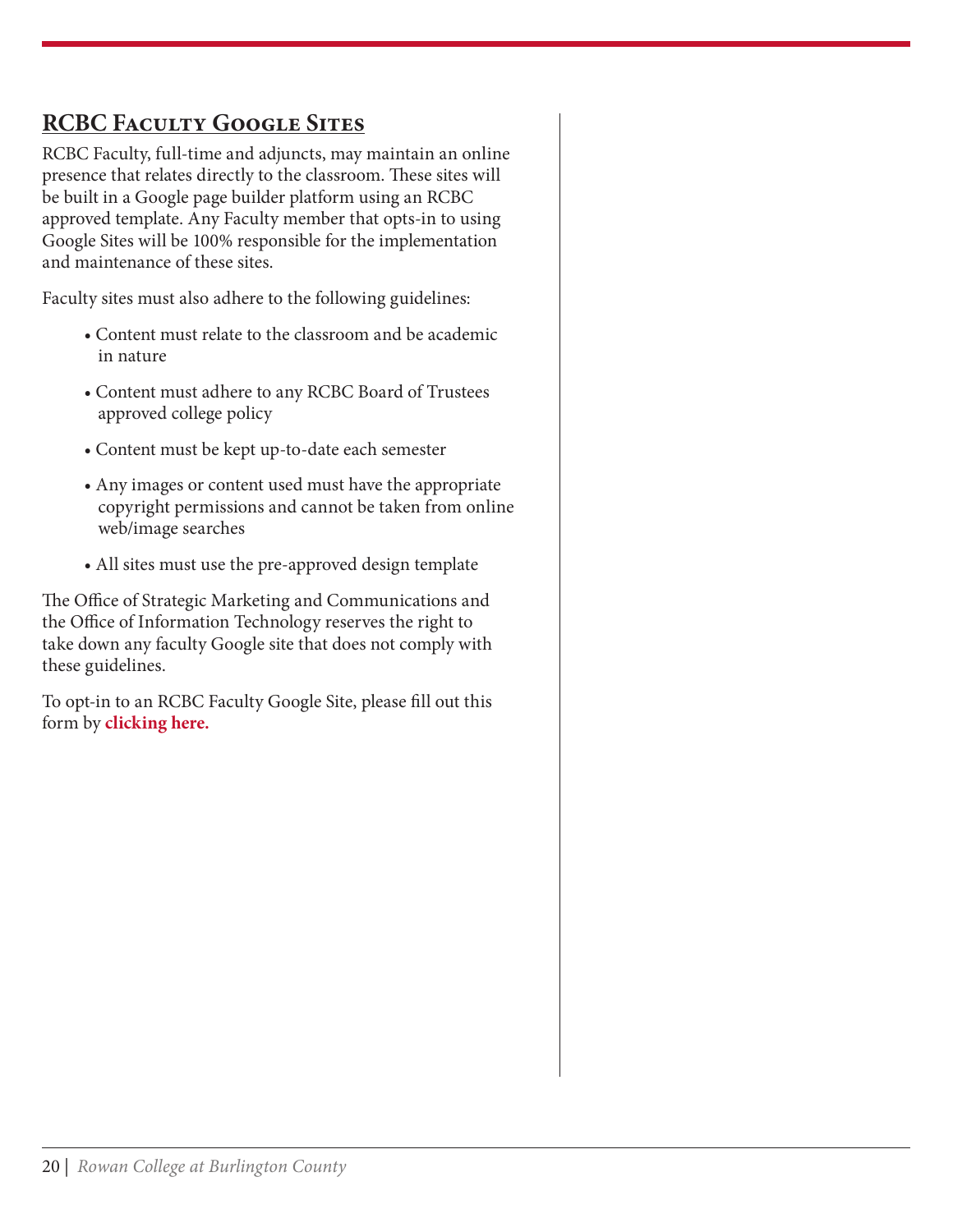#### **Social Media Guidelines**

These guidelines apply to existing pages, and any new ones created both on existing social media services and those that have not yet been contemplated.

Any new social media service cannot be tested or implemented as a function of the college without previous approval from the Director of Strategic Marketing and Communications.

Any site that generates revenue for users must be specifcally approved by the Chief Financial Officer and the Director of Strategic Marketing and Communications to ensure fnancial controls, and oversight of advertising content is in place. The college reserves the right to remove any advertising it deems inappropriate.

No job postings or internships may be broadcast on social media unless both the employer and job posting have been approved by RCBC's Career Services and posted on the college's online job board.

**Maintain Confidentiality:** Never post confidential or proprietary information about Rowan College at Burlington County, its students, its alumni, or fellow faculty and staf. Be reminded of RCBC's policies as well as the Family Educational Right and Privacy Act (FERPA) regulations.

**Maintain Privacy:** Whatever is posted on social media instantly becomes public. Never post private information without the proper consent beforehand. As a guideline, do not post anything that you would not present in ANY public forum.

**Posting as an Individual:** If you decide to post from your personal account, be authentic and honest about your identity. If you share your own beliefs, be sure to identify those are your thoughts and not those of Rowan College at Burlington County. Use a disclaimer such as: "The postings on this site are my own and do not represent RCBC's strategies and/or opinions."

**Correct Mistakes:** Be up front and quick with any mistakes. If you make any changes—be clear that you have done so.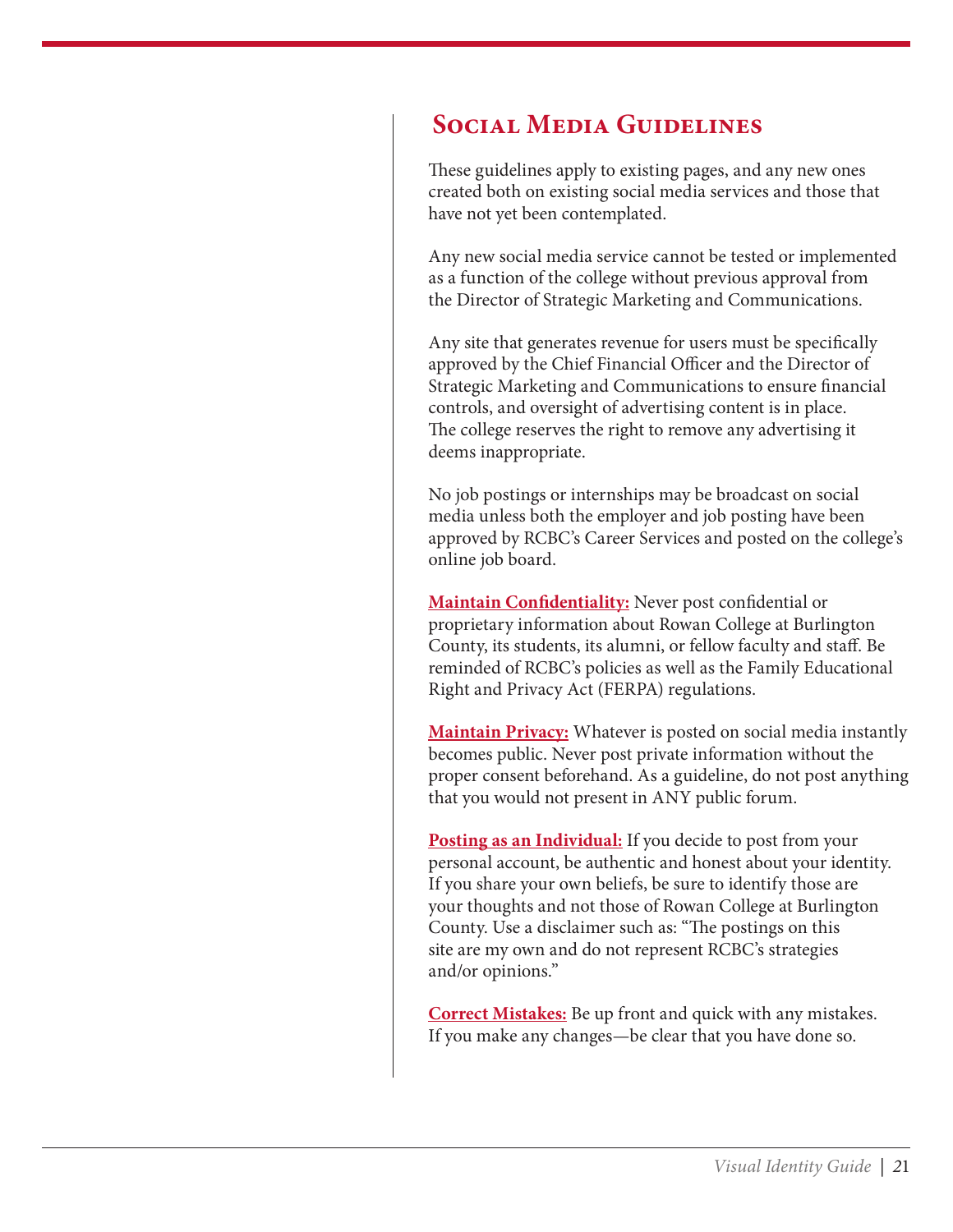**Maintain Transparency:** It should always be clear that you work for Rowan College at Burlington County if you are posting as part of your job. Be mindful about your post's content and be reminded of your potential audiences. If you post about RCBC on your personal time or account, identify yourself as an RCBC faculty or staff member. Also, be clear that you are sharing your personal views, not as a representative of Rowan College at Burlington County.

**Be Accurate:** Make sure anything you post is factual. If you aren't sure, do some research before posting. Cite and link your sources when necessary.

**Be Timely:** Have time standards for postings, updates, and responses. Followers will stop paying attention if they are overloaded with too much of the same information. Followers will also stop paying attention to a page that doesn't consistently post. Infrequent posting will cause your content to stop appearing on followers' timelines as the algorithm will suppress your posts. RCBC Facebook and Instagram pages should post at least once a day and Twitter accounts should post at least 2-3 times a day. If you cannot maintain the minimum posting schedule then managing an individual account is not for you or your department. Followers also feel respected when their questions and concerns are addressed in a timely manner. All approved RCBC staff members using social media accounts are to respond as quickly as possible during work hours, checking several times throughout the day. They are also to check at least once a day on non-work days for anything that may need an immediate response.

**Be Respectful:** If you find yourself disagreeing with others, always keep your responses appropriate and polite when representing Rowan College at Burlington County. Avoid becoming defensive with students, alumni, and fellow employees through any RCBC social media platform or on your personal social media pages.

**Use Proper Grammar:** Always maintain proper syntax and punctuation. Continued mistakes might cause readers to stop reading your posts. Content should also be kept short and simple, with an ideal post having only a few sentences as well as a link and picture.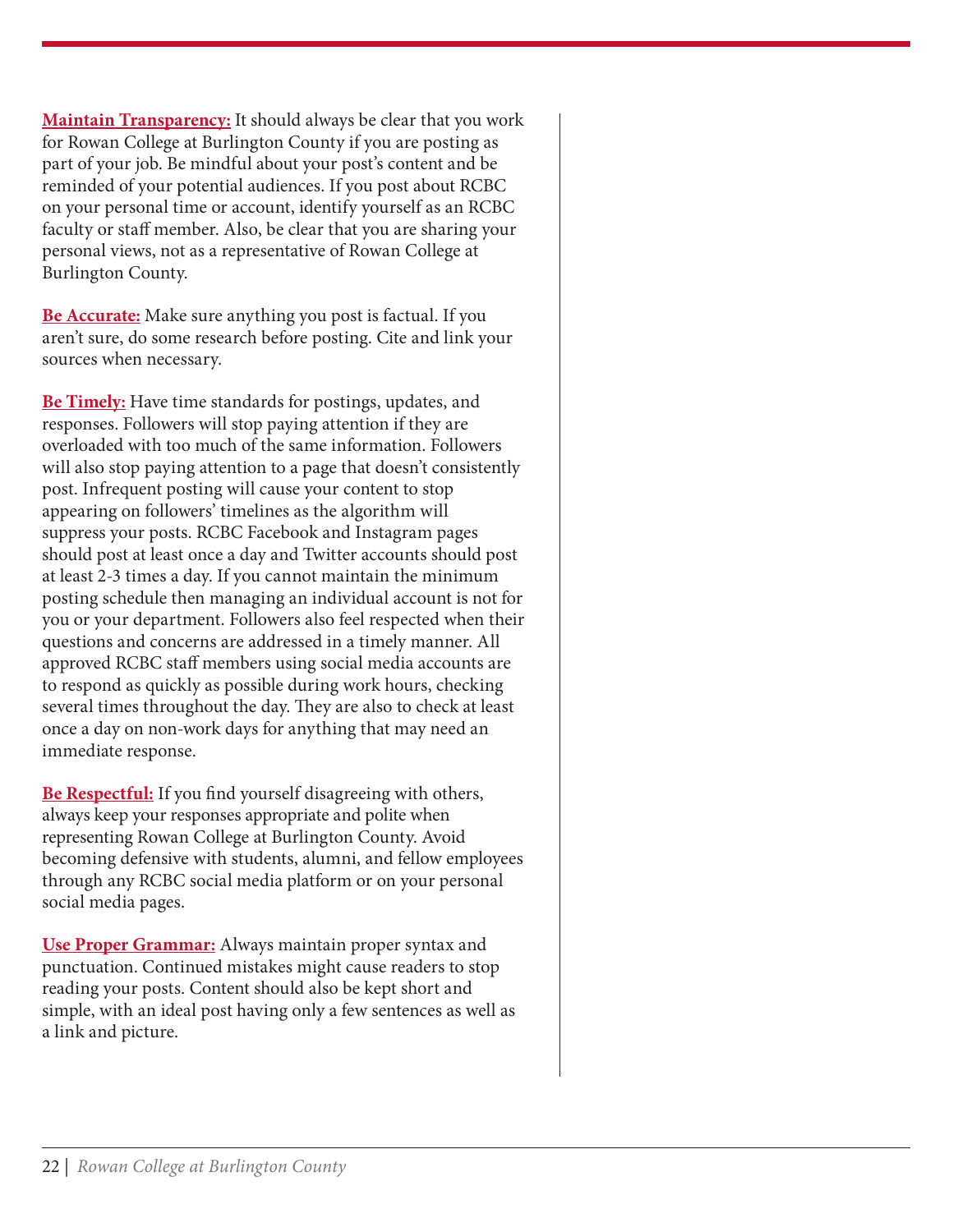contact the Office of Strategic Marketing and Communications **Disclaimers:** All Facebook pages and groups representing the college must have disclaimers. For proper disclaimers, please at **[marketing@rcbc.edu](mailto:marketing@rcbc.edu)**.

#### **Social Media**

Getting Involved: All RCBC faculty and staff members must seek approval from the Office of Strategic Marketing and Communications before posting on behalf of the college on any social media outlets. The creation of social media pages representing the college must be pre-approved, at least one member of Strategic Marketing and Communications must be added as an additional administrator, and the individual managing the account must fll out the Social Media Acknowledgement form on the MyRCBC intranet.

**Club Facebook:** Any RCBC clubs utilizing Facebook should be using a FB group and should go through the proper approval process by the Office of Student Life.

**Posting Requests:** All requests for event or program posts should be done through the Office of Strategic Marketing and Communications.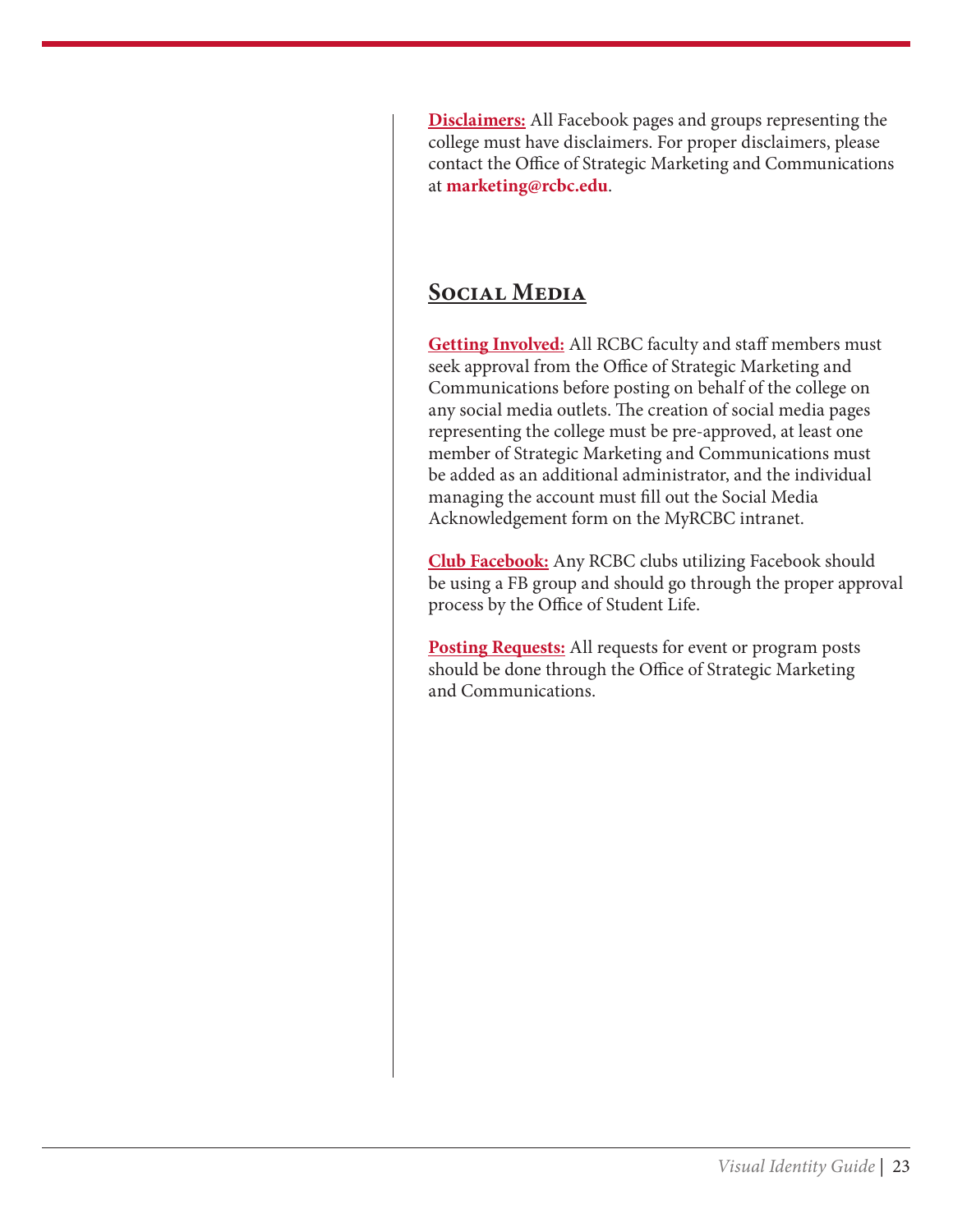# **Promoting Your College Events Checklist**

#### **CHECK!**

Check the college calendar for conficting events.

#### **COMPLETE!**

Fill out the application forms listed below. This should occur two months before your event for proper planning and promotion. Make sure you have funding in place for any expenses.

- Facility reservation
- Notify public safety, logistics, facilities via email for staffing scheduling, planning purposes and list on Calendar.
- Graphics and Photography request. Must give at least two weeks to complete, design and print. If printing anything other than mounted posters, contact Stephen Amitrano at **[samitrano@rcbc.edu](mailto:samitrano@rcbc.edu)** to confrm pricing, material and deadlines.
- Facility set up
- If you require catering, contact Colleen Quigley at **[cquigley@rcbc.edu](mailto:cquigley@rcbc.edu)**.
- Audio/visual requests
- If your event has an unusual circumstance (dogs, external groups, expensive equipment, etc.) consult with Chester Heinlein at **[cheinlein@rcbc.edu](mailto:cheinlein@rcbc.edu)**  for insurance purposes.
- Contact Community Engagement for cross-promotional opportunities: Megan Riffle at *mriffle@rcbc.edu*.

#### **PROMOTE!**

Strategic Marketing and Communications reviews all calendar requests to determine whether an event warrants publicity. We base decisions on news worthiness, timeliness in relation to other messages, and relevance to the college's mission, priorities and goals.

The most important step is placing your event on the calendar. If it's not there, we don't know it exists. A full list of communications channels is available on the intranet.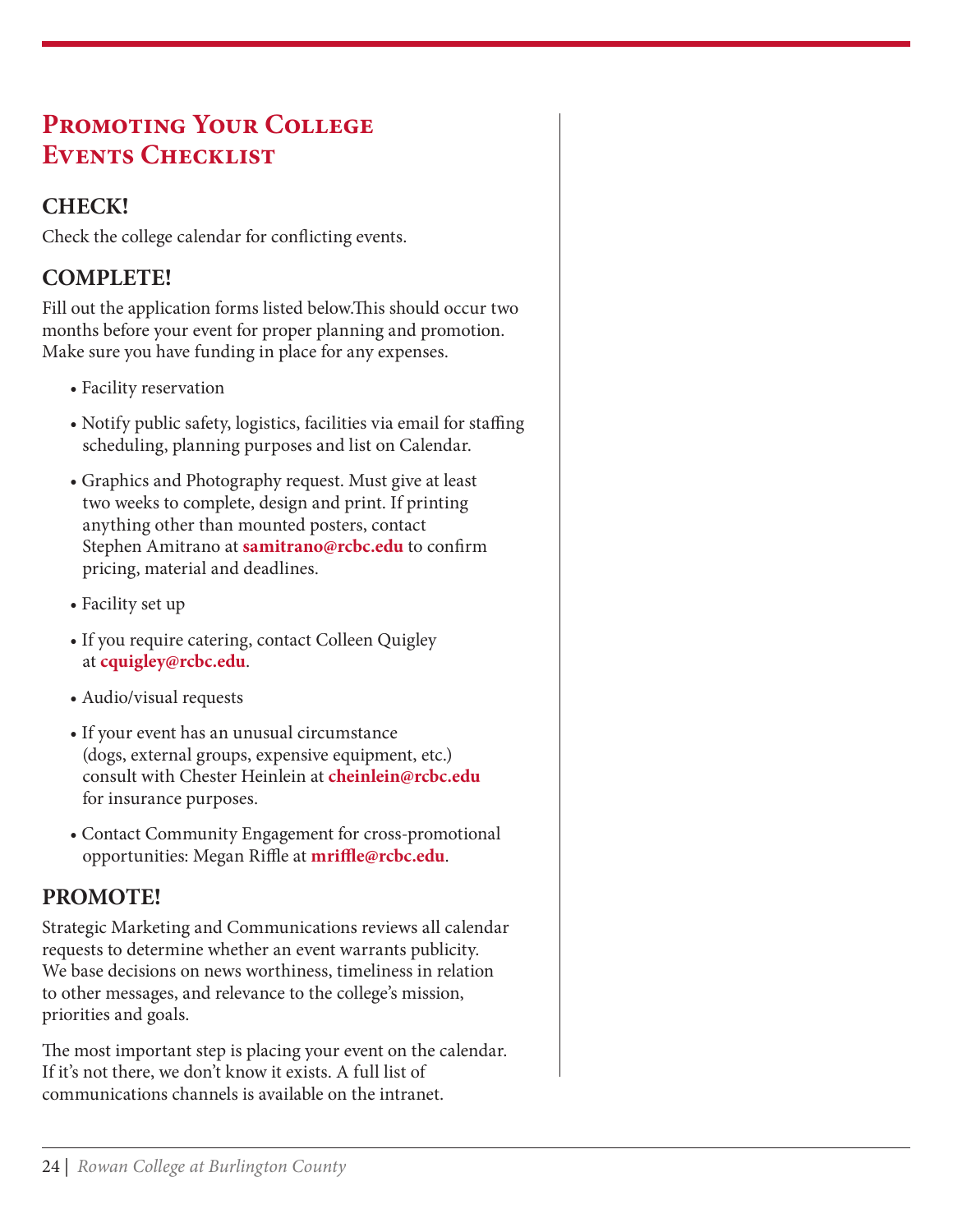#### **Literature Distribution on Campus**

Distribution, placement, and posting of external literature or signage anywhere on any college location, including bulletin boards and campus roadways, is prohibited unless specifcally authorized through the college with approval from the Rowan College at Burlington County Office of Strategic Marketing and Communications. Organizations and/or representatives are not permitted to impose literature upon any student or employee and are not permitted to stand at building entrances or distribute literature in campus parking areas. Organizations and/or representatives are prohibited to approach any student or employee in any form of harassing manner. Organizations are reminded Rowan College at Burlington County is an institute of higher education and will observe proper decorum while on the college campuses.

Literature must meet the following guidelines:

- Must be appropriate for an institution of higher education
- Must comply with all college Board approved policies
- Must not advertise or promote a service that costs money
- Must not solicit students
- May only be posted on specifed college bulletin boards
- Organizations and/or their representatives are solely responsible for removing their literature in a timely manner

Any literature that does not meet these guidelines will not be permitted. Any organizations and/or their representatives that do not comply with these guidelines will be prohibited from distributing their literature at the college in the future.

The Office of Strategic Marketing and Communications has final approvals on all literature distribution requests.

Any violation of the aforementioned regulations and restrictions will result in a warning from Rowan College at Burlington County's Public Safety Department. If after receiving warning, any further violation will result in removal from the college campus.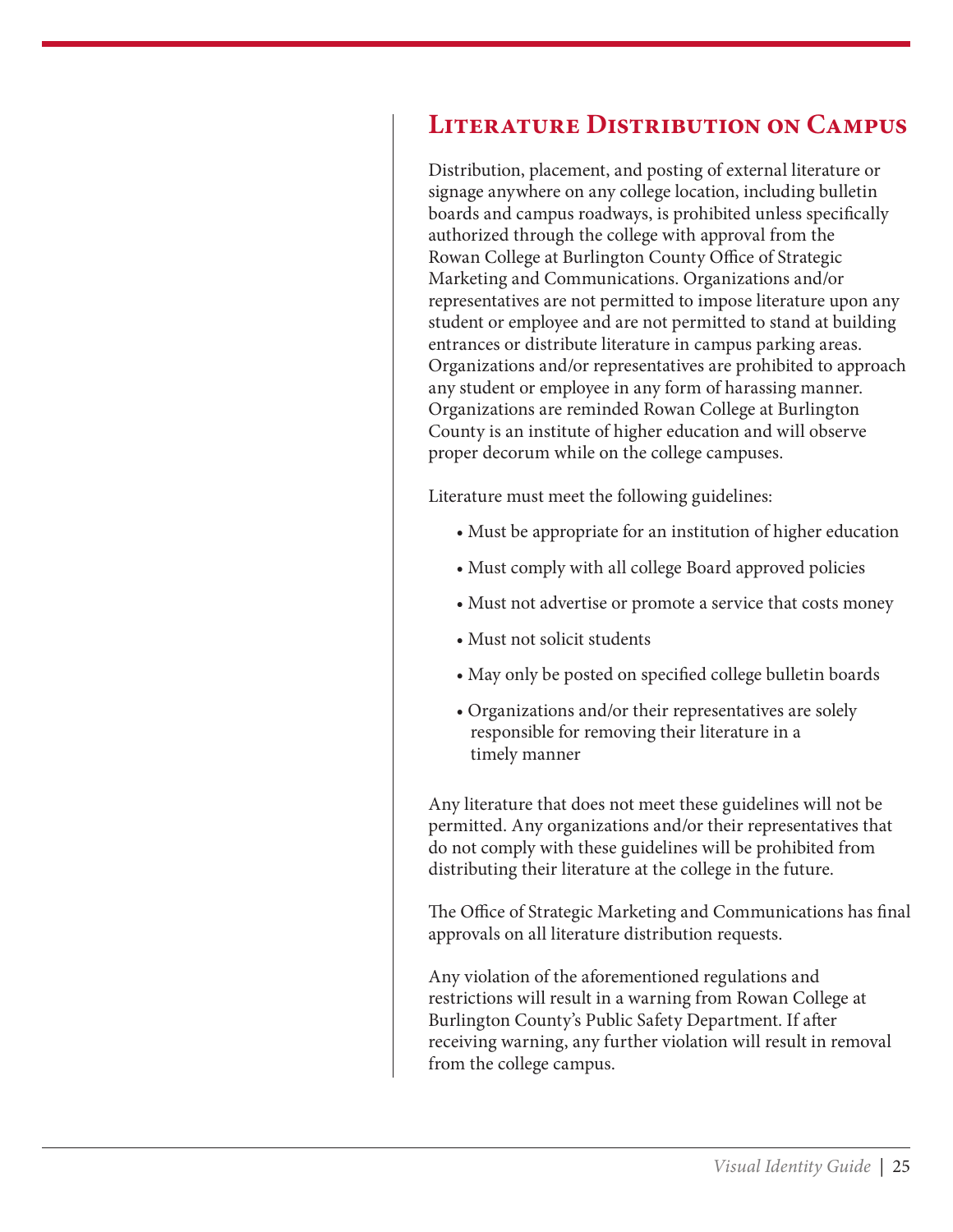# **ON-CAMPUS FLYER DISTRIBUTION & Cleanup**

**Premise:** Although, fyer distribution is a staple of on-campus marketing, too many inappropriate materials left around can leave the impression of litter and disregard for our facilities.

With some cooperation, we can keep our facilities clean and ensure appropriate flyers are not lost in the shuffle.

**Who:** Removing dated or inappropriate material from our building is everyone's responsibility, however, an official in each building shall assign someone to make a weekly round of their building.

**What is permitted?** Generally, material must be appropriate for an institution of higher education, timely, comply with all college policies and has approval from either the Office of Student Life (for student organizations) or the Office of Strategic Marketing and Communications for off-campus organizations.

**What is** *not* **permitted?** Anything that is out-of-date, solicits students, promotes a commercial product, event or service that costs money, job postings, political, etc. If in doubt, contact Greg Volpe at **[gvolpe@rcbc.edu](mailto:gvolpe@rcbc.edu)** or ext. 2514. More information is available at **[rcbc.edu/marketing-comm/literature-distribution](https://rcbc.edu/marketing-comm/literature-distribution).** 

**Repeat offenders:** If someone posts a flyer, it is their responsibility to remove it after the event. If you see outdated posters from the same organization, please contact Strategic Marketing and Communications.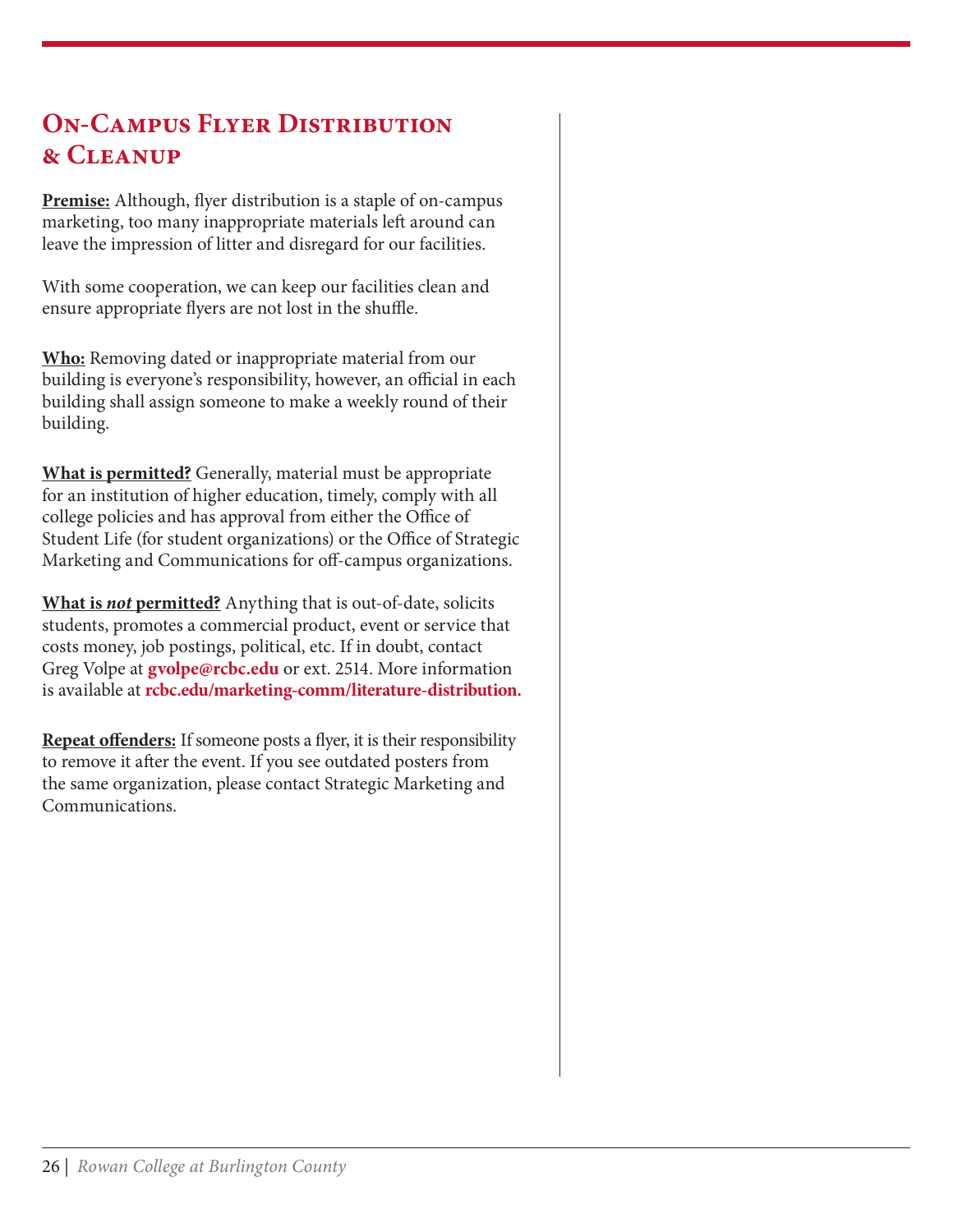# **Graphic Design Pricing Chart**

#### **SERVICE CHARGE/FEE**

**Graphic Design** 

| Internal RCBC Clients | $$40.00$ per hour |
|-----------------------|-------------------|
| External Clients      | $$60.00$ per hour |

#### **Processing Digital Photo Files**

| (Internal Clients only) | \$40.00 per hour |
|-------------------------|------------------|
|-------------------------|------------------|

#### **Large Format Posters** *(Standard Sizes)*

| $24^{\circ}x36^{\circ}$     | \$18.00 |
|-----------------------------|---------|
| $24^{\circ}x32^{\circ}$     | \$16.00 |
| 23''x33''                   | \$15.80 |
| 22"x28" (lucite frame size) | \$13.00 |
| 18"x24"                     | \$9.00  |
|                             |         |

*Other sizes available – please contact Graphics for pricing.* 

| Mounting Adhesive (twin tak) | \$5.00 per $18"x24"$ sheet |
|------------------------------|----------------------------|
| <b>Mounting Foam Board</b>   | \$3.00 per 24"x36" sheet   |
| <b>Cardboard Easels</b>      | \$1.00 each                |

# **Photography Pricing Chart**

| <b>SERVICE</b>                                                          | <b>CHARGE/FEE</b> |  |  |
|-------------------------------------------------------------------------|-------------------|--|--|
| Photographer                                                            | No Fee            |  |  |
| <b>Processing Digital Photo Files</b>                                   |                   |  |  |
| (Internal Clients only)                                                 | $$40.00$ per hour |  |  |
| Photo Prints (Standard Sizes $4"x6"$ , $5"x7"$ , $8"x10"$ , $11"x14"$ ) |                   |  |  |
| Standard Sheet (8.5"x11")                                               | $$1.00$ per sheet |  |  |
| Large Sheet $(11"x17")$                                                 | $$2.00$ per sheet |  |  |
| <b>Contact Sheets</b>                                                   | \$1.00 per page   |  |  |
| CD                                                                      | $$1.00$ per disc  |  |  |
| <b>DVD</b>                                                              | \$2.00 per disc   |  |  |
|                                                                         |                   |  |  |

*Please note: These prices are accurate to the date of publication and prices may vary.*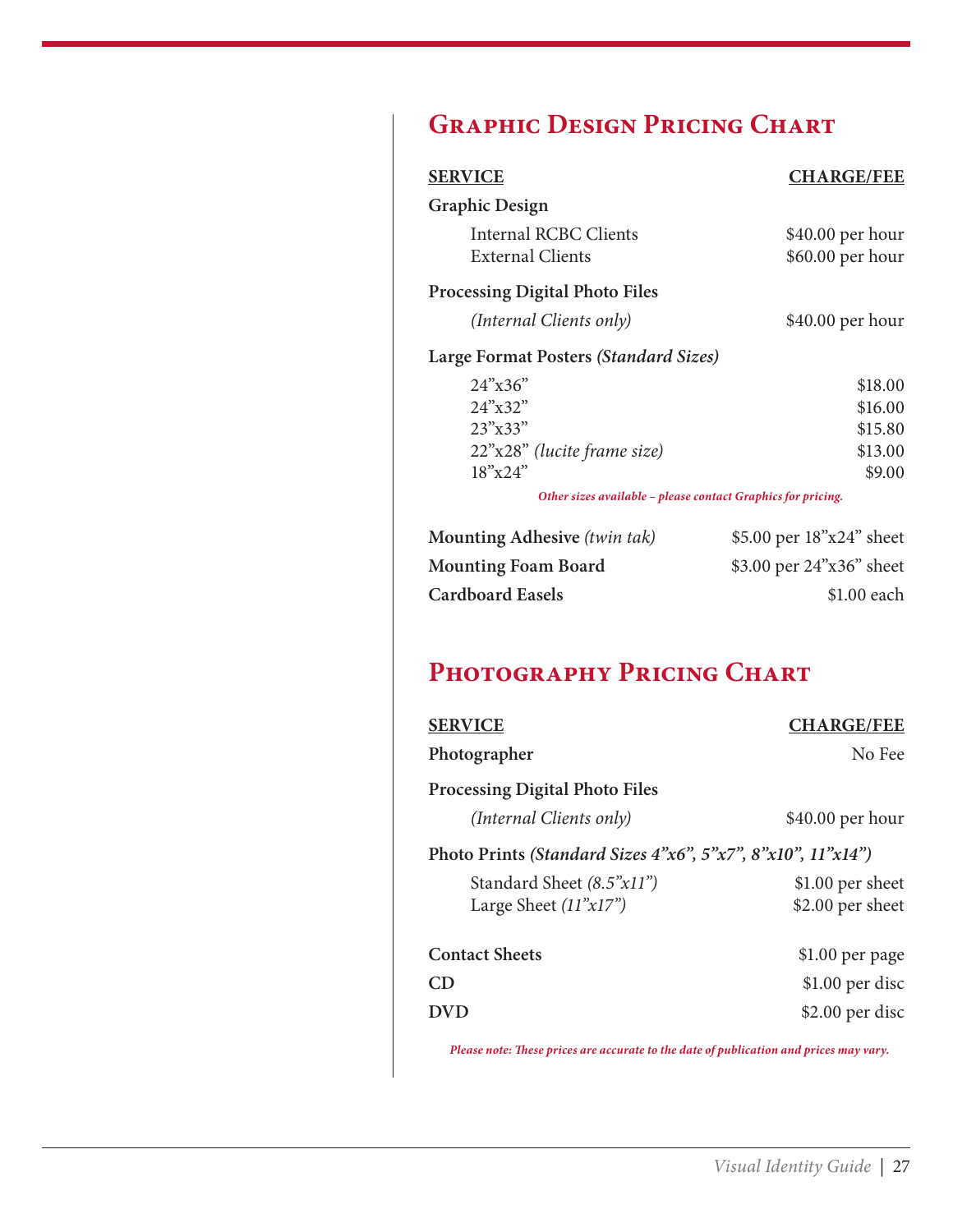Questions about any of the topics covered in this guide or general questions can be addressed to the Office of Strategic Marketing and Communications.

#### **Office of Strategic Marketing and Communications**

Rowan College at Burlington County Mount Laurel Campus | Evans Hall 900 College Circle Mount Laurel, NJ 08054 **[marketing@rcbc.edu](mailto:marketing@rcbc.edu)**